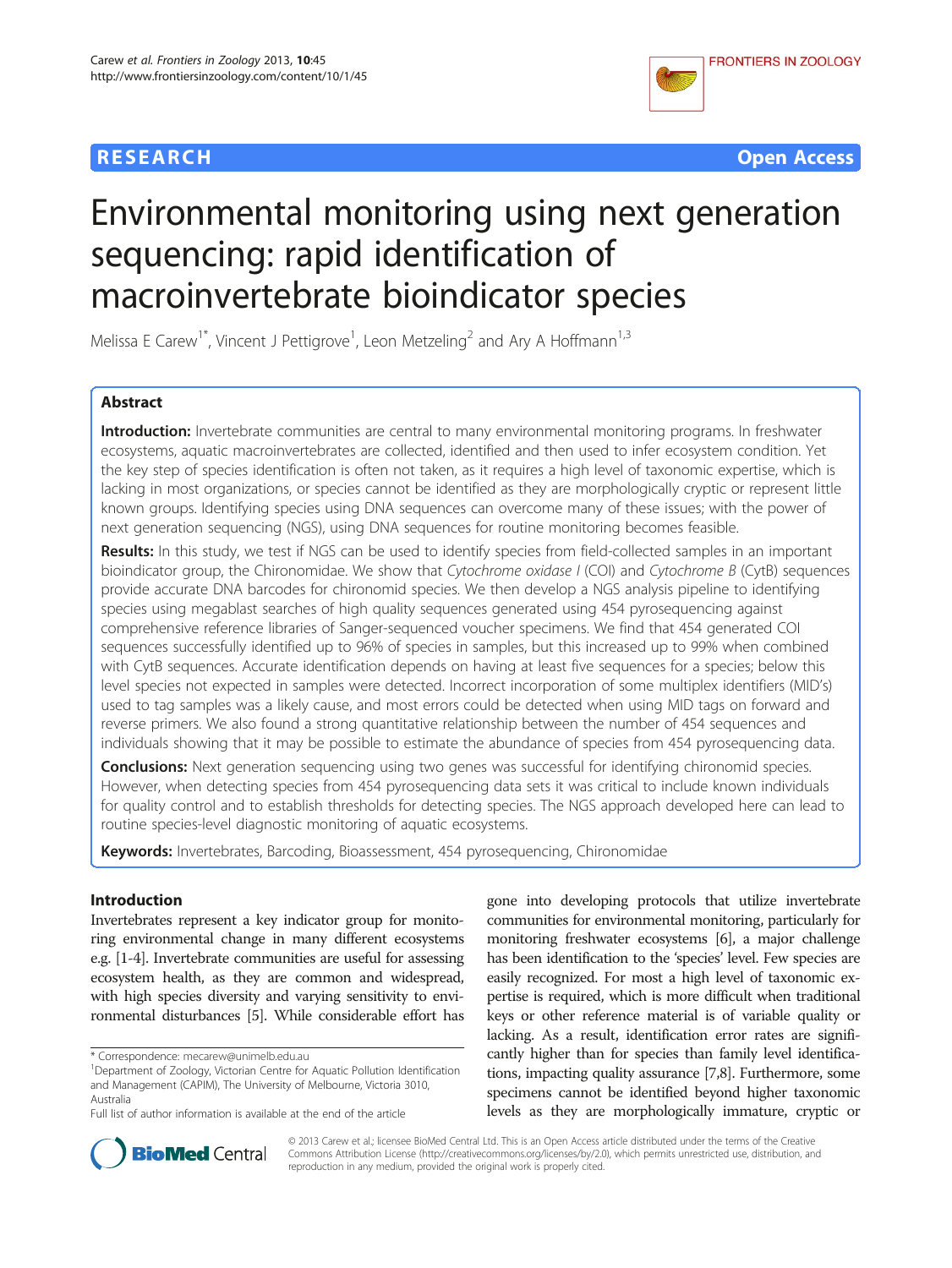represent little known groups [[9](#page-13-0)]. As a result, cruder levels of identification are often used for monitoring. Even though identification at higher taxonomic levels, such as families, can be effective at broader regional or catchment scales to examine the magnitude of impacts or to classify sites, it can miss impacts or changes at smaller scales [\[10\]](#page-13-0). It is also less likely to be diagnostic of the specific factors impacting an ecosystem, as genera and species within the same families vary in their responses to pollutants and environmental characteristics [[11-13\]](#page-13-0). For this reason, there has been a move towards generating species and genus level responses to pollutants in some regions [\[14](#page-13-0)-[17\]](#page-13-0). However, for diagnostic monitoring that uses the responses of species or genera to be more widely adopted, species identification needs to be more cost effective, rapid and accurate.

DNA sequencing, including 'DNA barcoding', can overcome the issues associated with morphological identification and can offer an alternative for making routine species level identifications. DNA sequences can be easily obtained, analysed and interpreted and, with few exceptions, are highly accurate for identifying invertebrate species [\[18-23](#page-13-0)]. DNA sequencing certain gene regions has proven useful for understanding species diversity in many taxonomically difficult or poorly studies groups e.g. [[24](#page-13-0)-[27](#page-13-0)] and is often included as part of integrated taxonomic studies e.g. [[28](#page-13-0)-[32\]](#page-13-0). DNA-based species identification can detect more species with greater accuracy than traditional morphological methods for environmental monitoring [\[8](#page-12-0)]. However, until recently it has not been feasible to use sequencing for routine monitoring. Even with automated extraction, PCR and sequencing, species would need to be individually sorted which is both laborious and expensive [\[9,33](#page-13-0)].

Next generation sequencing (NGS) has potential to be used for routine environmental monitoring as, in a single instrument run, multiple species in many samples can be simultaneously sequenced, reducing the time and cost involved in sample processing [[9,33\]](#page-13-0). Currently, 454 pyrosequencing has been the most widely applied NGS technique for identifying species, as it produces the longer sequences needed for accurate identification compared to other NGS platforms [[34](#page-13-0)]. Most studies employing 454 pyrosequencing in environmental monitoring have focused on method development and testing specific taxonomic groups or environmental samples, such as those from estuarine, marine or rainforest habitats e.g. [[33,35](#page-13-0)-[39](#page-13-0)]. However, continued effort is needed to test NGS to establish if one or more barcoding sequences are adequate for identifying species, and also to determine the detection limits for species in mixed samples along with potential error rates. Furthermore, there is a need for simple analysis pipelines to deal with NGS data that use new bioinformatic tools and software [[33,40](#page-13-0)].

Over the past decade, we have been examining pollution responses and testing DNA sequences for species identification in the Chironomidae [[12](#page-13-0),[13](#page-13-0),[41](#page-13-0)-[44\]](#page-13-0). Chironomids are a speciose group consisting of taxa that vary in their responses to pollution and other environmental characteristics, and they are an important biological indicator group for monitoring, assessing and classifying aquatic environments [\[45](#page-13-0)-[47](#page-13-0)]. They are particularly useful as indicators of aquatic pollution in urban areas, because they can dominate benthic urban macroinvertebrate fauna in these areas, representing up > 50% of the aquatic insect species collected in benthic surveys [[46,48-50](#page-13-0)]. In field surveys and field based microcosm experiments, chironomid species are diagnostic of particular types of pollution and environmental characteristics [\[13,41,43,44,51-53\]](#page-13-0). Through validating field surveys with field based microcosm experiments, we have begun to characterise the distribution of many local chironomid species and their sensitivity to sediment pollution and other environmental characteristics. While taxonomic keys for chironomid identification are available e.g. [\[54,55\]](#page-13-0), many genera consist of morphologically cryptic species and many species remain undescribed. Where species level identification is possible, it typically requires slide mounting and considerable taxonomic expertise. However, DNA sequences, primarily involving the mitochondrial Cytochrome oxidase I (COI) DNA barcode region, are effective for broadly identifying chironomid species [[23](#page-13-0)[,56](#page-14-0)-[58](#page-14-0)].

In this study we develop 454 pyrosequencing for identifying chironomid species from field collected samples. We test whether 454 pyrosequencing of two gene regions commonly used for molecular species identification – mitochondrial COI and Cytochrome B (CytB) – can accurately reflect the composition of chironomid species at ten field sites. We first identify species from the sites individually then pool samples for 454 pyrosequencing. A simple pipeline is presented for running and analysing the data from such environmental samples.

# Results

# Individual species identification

Identification of chironomid samples from the ten field sites indicated 46 chironomid species from three subfamilies (Table [1\)](#page-2-0). Diversity of species ranged from 7 to 14 per site, identified from 32 to 167 individuals collected per site, with a total of 768 individuals collected overall. While 26 species could be identified, the remaining 20 species represented new or known species that could not be identified using only larval keys. These species are denoted as sp.'x'. Neighbour joining trees for COI and CytB based on up to ten sequences per species for the shorter '454 sized' amplicons showed all species formed distinct groups and these groups were supported by high bootstraps (Figure [1](#page-4-0)).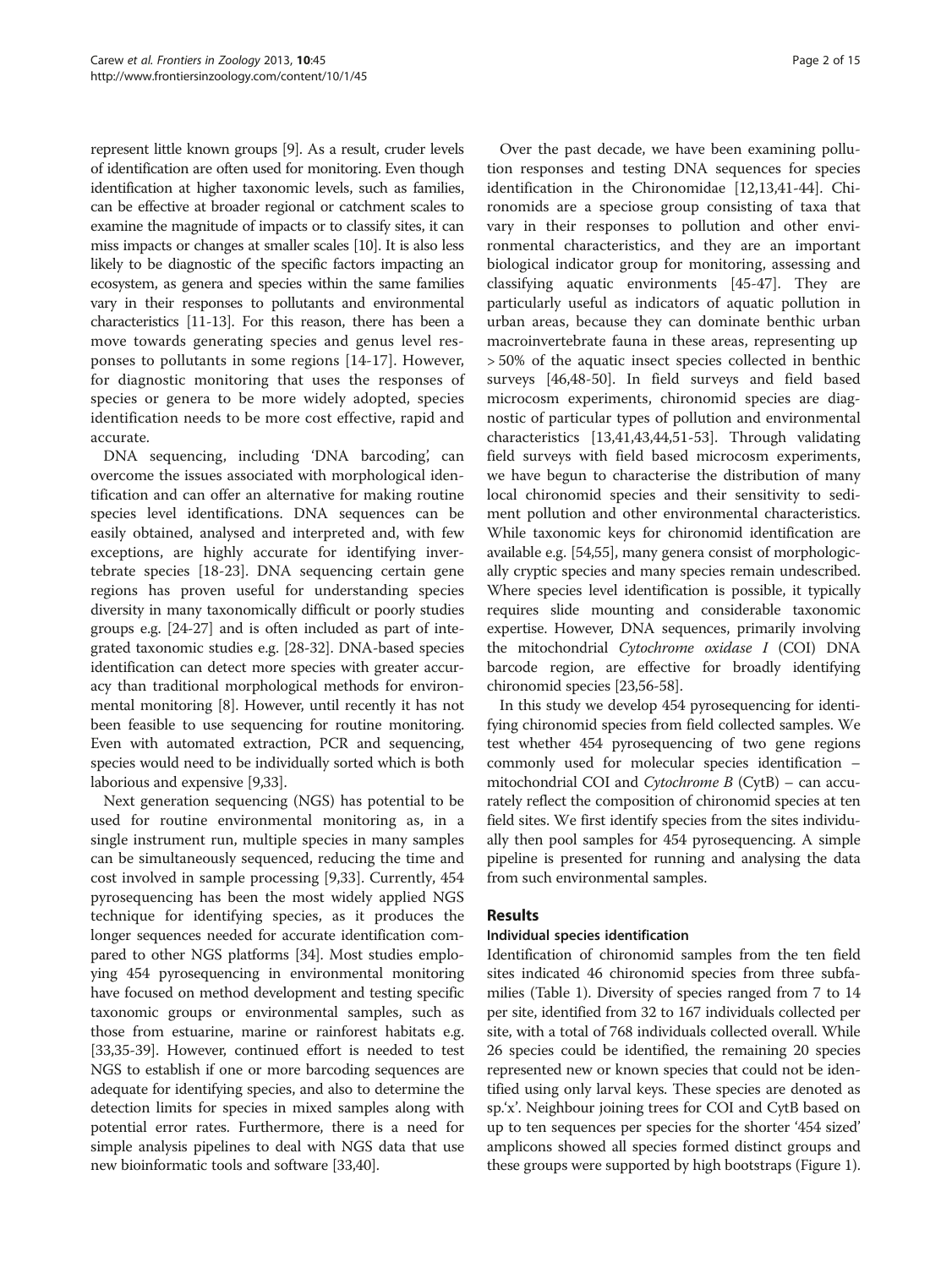| <b>Species</b>                 | <b>Field sites</b> |             |                |             |                |         |                |             |                |         |                |         |                |         |              |             |                |             |              |             |
|--------------------------------|--------------------|-------------|----------------|-------------|----------------|---------|----------------|-------------|----------------|---------|----------------|---------|----------------|---------|--------------|-------------|----------------|-------------|--------------|-------------|
|                                |                    | <b>BR08</b> |                | <b>DB09</b> |                | GC09    |                | <b>HW09</b> |                | LE09    |                | MC09    |                | ME09    |              | <b>RL09</b> |                | <b>SK09</b> |              | <b>UK09</b> |
|                                | n                  | (reads)     | n              | (reads)     | $\mathsf{n}$   | (reads) | n              | (reads)     | n              | (reads) | $\mathsf{n}$   | (reads) | $\mathsf n$    | (reads) | $\mathsf n$  | (reads)     | n              | (reads)     | n            | (reads)     |
| Chironominae                   |                    |             |                |             |                |         |                |             |                |         |                |         |                |         |              |             |                |             |              |             |
| Chironomus australis           |                    |             |                |             |                |         | 100            | (5318)      | $\overline{1}$ | (318)   | $\pmb{0}$      | (2)     | 18             | (2370)  | $\mathbf{1}$ | (394)       | $\overline{1}$ | (8)         | 71           | (5519)      |
| Chironomus cloacalis           |                    |             |                |             |                |         | 18             | (998)       | 11             | (1580)  |                |         | $\mathbf{1}$   | (79)    | $\mathbf{1}$ | (23)        |                |             | 5            | (511)       |
| Chironomus duplex              |                    |             |                |             |                |         | 6              | (405)       | $\overline{3}$ | (149)   |                |         | $\overline{1}$ | (253)   | 3            | (225)       |                |             | 6            | (2327)      |
| Chironomus februarius          |                    |             |                |             |                |         | 22             | (1104)      | 6              | (821)   |                |         |                |         | 20           | (861)       |                | (1)         | 2            | (82)        |
| Chironomus nepeanensis         |                    |             |                |             |                |         |                |             |                |         |                |         |                |         |              |             |                |             | 1            | (298)       |
| Chironomus oppositus           | 3                  | (35)        | $\overline{2}$ | (603)       | 1              | (934)   |                |             | 57             | (6197)  | $\overline{2}$ | (815)   |                |         | 22           | (780)       | 32             | (4803)      | $\mathbf{1}$ | (0)         |
| Chironomus pseudoppositus      |                    |             |                |             |                |         |                |             |                |         |                |         |                |         | 3            | (96)        |                |             |              |             |
| Chironomus tepperi             |                    |             |                |             |                |         |                |             | 3              | (166)   |                |         |                |         | -1           | (6)         |                |             |              |             |
| Cladopelma sp.1                |                    |             |                |             |                |         |                |             | $\mathbf 0$    | (4)     | $\overline{2}$ | (869)   |                |         |              |             |                |             |              | (10)        |
| Cladopelma sp.2                |                    |             |                |             |                |         |                |             |                |         |                |         |                |         | $\,8\,$      | (292)       |                |             |              |             |
| Cladotanytarsus australomancus |                    |             |                | (16)        |                |         |                |             |                |         | 14             | (4239)  |                |         |              |             |                |             |              |             |
| Cladotanytarsus sp.C           | $\overline{1}$     | (7)         |                |             |                |         |                |             |                |         |                |         |                |         |              |             |                |             |              |             |
| Dicrotendipes pseudoconjunctus |                    |             | 4              | (999)       |                |         | 3              | (100)       | 6              | (479)   |                | (1064)  | 21             | (4724)  | 6            | (198)       | $\overline{1}$ | (579)       |              |             |
| Dicrotendipes septemmaculatus  |                    |             | 0              | (1)         |                |         | $\overline{1}$ | (17)        |                |         |                |         |                |         |              |             |                |             |              |             |
| Dicrotendipes sp.4             |                    |             |                |             |                |         |                |             |                |         |                |         |                |         | $\mathbf{1}$ | (18)        | $\overline{2}$ | (895)       |              |             |
| Dicrotendipes sp.A             |                    |             |                |             | $\overline{2}$ | (1877)  |                |             |                |         |                |         |                |         |              |             |                |             |              |             |
| Kiefferulus cornishi           |                    |             |                |             | $\mathbf{1}$   | (686)   |                |             |                |         |                |         | $\overline{1}$ | (29)    |              |             | 4              | (516)       | 4            | (75)        |
| Kiefferulus intertinctus       |                    |             | $\overline{7}$ | (581)       | 3              | (1171)  | $\overline{1}$ | (30)        | $\overline{2}$ | (32)    |                |         |                | (177)   |              |             | 4              | (1737)      | 1            | (236)       |
| Kiefferulus martini            |                    |             |                |             |                |         |                |             | $\overline{1}$ | (168)   |                |         |                |         | $\mathbf{1}$ | (18)        |                |             |              |             |
| Microchironomus forcipatus     |                    |             |                |             |                |         |                |             |                |         |                |         |                |         | $\mathbf{1}$ | (7)         |                |             |              |             |
| Parachironomus delinificus     | $\overline{1}$     | (430)       |                |             |                |         |                |             | 1              | (10)    |                |         |                |         |              |             |                |             |              |             |
| Parachironomus sp.3            | 3                  | (324)       |                |             |                |         |                |             |                |         |                |         |                |         |              |             |                |             |              |             |
| Paratanytarsus grimmii         |                    |             |                |             | $\mathbf{1}$   | (308)   |                |             | 3              | (264)   |                |         |                |         |              |             | 5              | (1483)      |              |             |
| Paratanytarsus sp.D            |                    |             |                |             |                |         |                |             |                |         |                |         | $\overline{1}$ | (7)     |              |             |                |             |              |             |
| Polypedilum convexum           | 3                  | (332)       |                |             |                |         |                |             |                |         |                |         |                |         |              |             |                |             |              |             |
| Polypedilum nubifer            |                    |             |                |             |                |         | 9              | (401)       |                |         |                |         |                |         |              |             |                |             | 1            | (63)        |
| Polypedilum sp.C               |                    |             | 43             | (2367)      |                |         | $\bf{0}$       | (2)         |                |         | $\overline{2}$ | (929)   |                |         |              |             |                |             |              |             |
| Polypedilum sp.E               |                    |             |                |             |                |         |                |             |                |         | $\overline{1}$ | (284)   |                |         |              |             |                |             |              | (9)         |
| Riethia stictoptera            | $\overline{1}$     | (913)       | 6              | (905)       |                |         |                |             |                |         |                |         |                |         |              |             |                |             |              |             |

# <span id="page-2-0"></span>Table 1 Species collected at field site as determined by individual identification and 454 pyrosequencing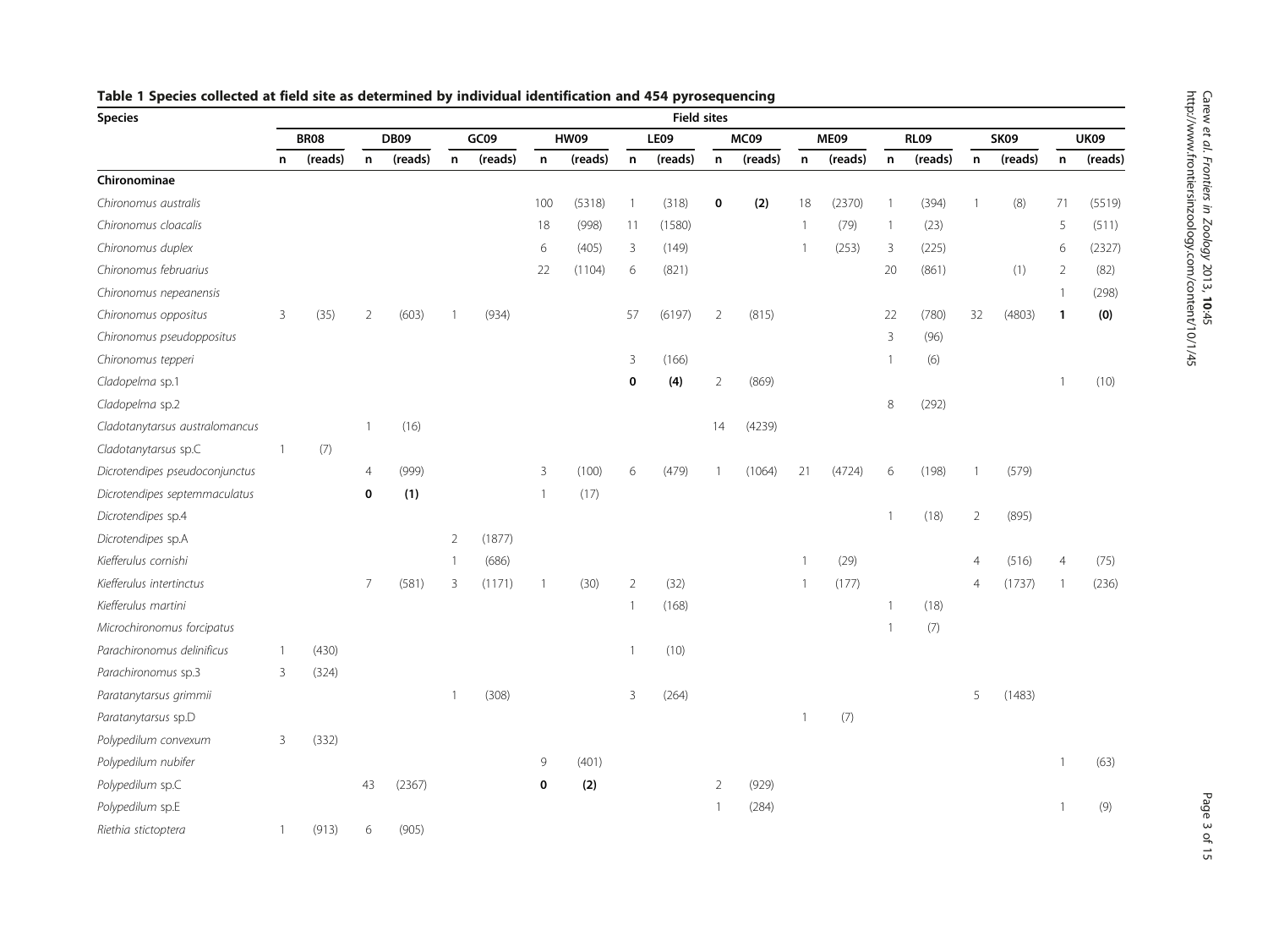| Tanytarsus inextentus              |                |        |                | (22)   |                |        |     |       |                |       |                |        |                |        |    | (5)    |    |       |          |      |
|------------------------------------|----------------|--------|----------------|--------|----------------|--------|-----|-------|----------------|-------|----------------|--------|----------------|--------|----|--------|----|-------|----------|------|
| Tanypodinae                        |                |        |                |        |                |        |     |       |                |       |                |        |                |        |    |        |    |       |          |      |
| Ablabesmyia sp.2                   |                | (46)   |                |        |                |        |     |       |                |       |                |        |                |        |    |        |    |       |          |      |
| Coelopynia sp.1                    |                | (26)   |                |        |                |        |     |       | 0              | (1)   |                |        |                |        |    |        |    |       |          |      |
| Paramerina sp.4                    |                |        |                | (74)   |                |        |     |       |                |       |                |        |                |        |    |        |    |       |          |      |
| Procladius paludicola              | 11             | (1702) | 9              | (349)  |                |        |     | (18)  |                |       | 0              | (1)    |                |        |    |        |    |       | 2        | (95) |
| Procladius sp.1                    |                |        | $\overline{4}$ | (1382) |                |        |     |       |                |       |                |        |                |        |    |        |    |       |          |      |
| Procladius sp.2                    | 39             | (4609) |                |        | 0              | (4)    |     |       |                |       |                |        |                |        |    |        |    |       |          |      |
| Procladius villosimanus            |                |        |                |        |                |        | 5   | (664) | $\overline{2}$ | (285) |                |        | $\overline{2}$ | (1392) | 30 | (6660) |    |       |          |      |
| Orthocladiinae                     |                |        |                |        |                |        |     |       |                |       |                |        |                |        |    |        |    |       |          |      |
| Botryocladius sp.1                 |                | (96)   |                |        |                |        |     |       |                |       |                |        |                |        |    |        |    |       |          |      |
| Corynoneura scutellata             |                |        |                |        |                |        |     |       |                |       |                |        | $\overline{2}$ | (16)   |    |        |    | (3)   |          |      |
| Cricotopus albitarsis              |                |        |                |        | $\overline{4}$ | (156)  |     |       |                |       |                |        |                |        |    |        |    |       |          |      |
| Cricotopus annuliventris           |                |        |                |        |                |        |     |       |                |       |                |        |                | (27)   |    |        |    |       |          |      |
| Cricotopus sp.1                    |                |        |                |        |                | (3)    |     |       |                |       |                |        |                |        |    |        |    |       |          |      |
| Cricotopus sp.2                    | $\overline{4}$ | (31)   |                |        | 19             | (3930) |     |       |                |       | 6              | (1009) |                |        |    |        |    |       |          |      |
| Paralimnophyes sp.1                |                |        |                |        |                |        |     |       | 2              | (69)  |                |        | $\overline{2}$ | (27)   |    |        |    |       | $\bf{0}$ | (2)  |
| Paratrichocladius sp.1             |                |        |                |        |                |        |     | (6)   |                |       |                |        |                |        |    |        |    |       |          |      |
| Paratrichocladius sp.2             |                |        |                |        |                |        |     |       |                |       |                |        |                |        |    |        |    | (211) |          |      |
| <b>Total number of individuals</b> | 69             |        | 78             |        | 32             |        | 167 |       | 98             |       | 28             |        | 51             |        | 99 |        | 50 |       | 96       |      |
| Total number of reads              |                | 8551   |                | 7299   |                | 9069   |     | 9063  |                | 10543 |                | 9212   |                | 9101   |    | 9583   |    | 10236 |          | 9227 |
| Total number of species            | 12             |        | 10             |        | 8              |        | 11  |       | 13             |       | $\overline{7}$ |        | 11             |        | 14 |        | 9  |       | 12       |      |

# Table 1 Species collected at field site as determined by individual identification and 454 pyrosequencing (Continued)

The number of individuals collected in this study at each field site (n) and the number of sequences (reads) from the 454 pyrosequencing experiments representing each species in parentheses. Differences in species detected by individual identification and by 454 pyrosequencing are bolded.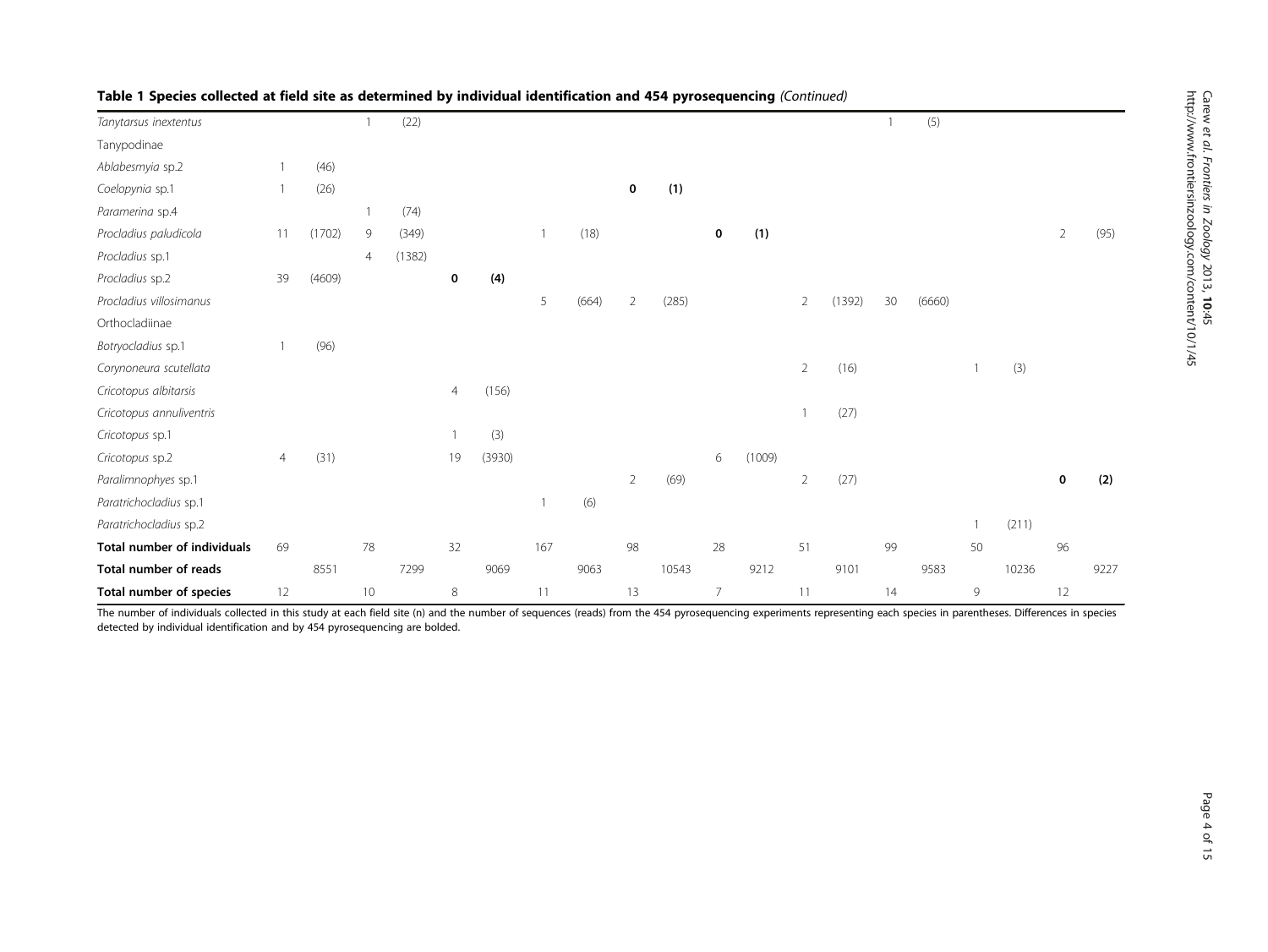<span id="page-4-0"></span>

Mean intraspecific nucleotide variation within species ranged from 0–4.2% for COI and 0–4.4% for CytB, while mean inter-specific variation ranged from 7–34.1% for CytB and 8.7-34.1% for COI, also indicating that the 454 COI and CytB amplicons were suitable for separating species. GenBank accession numbers for these sequences are given in Additional file [1](#page-12-0): Table S1.

# Species identification of control samples using 454 pyrosequencing

First, we investigated the quality of sequences generated in the 454 pyrosequencing experiment by examining the three control samples containing the two Chironomus februarius individuals (Cf1 and Cf2) and a Chironomus cloacalis (Cc1) individual in the two biological replicates (runs). Megablast searches of 454 sequences from these individuals against the Sanger generated sequences for the same individual showed >99% of sequences were >98% match to the Sanger generated sequences for COI in both biological replicates. Megablast matches were lower for CytB where >89% of sequences showed a >98% match in the first biological replicate (run) and >93% in the second biological replicate (run). However, when a >97% match was considered for CytB, >98% and >99% of sequences matched the Sanger generated sequence for the same individual for the first and second biological replicate, respectively. Based on these results and the levels of intraand inter-specific diversity found in our DNA reference database, we identified a 'species' if a 454 sequence shared >97% match in megablast searches to a Sanger generated sequence in our DNA reference database.

We then searched the control sequences against our entire DNA reference database. While nearly all sequences generated in the 454 pyrosequencing experiment provided <97% match to the correct species in the DNA reference databases, a small number of sequences were close matches to species absent in the control samples but present in our experiment. These sequences were represented by less than three sequences or <0.07% of sequences generated for each control sample. They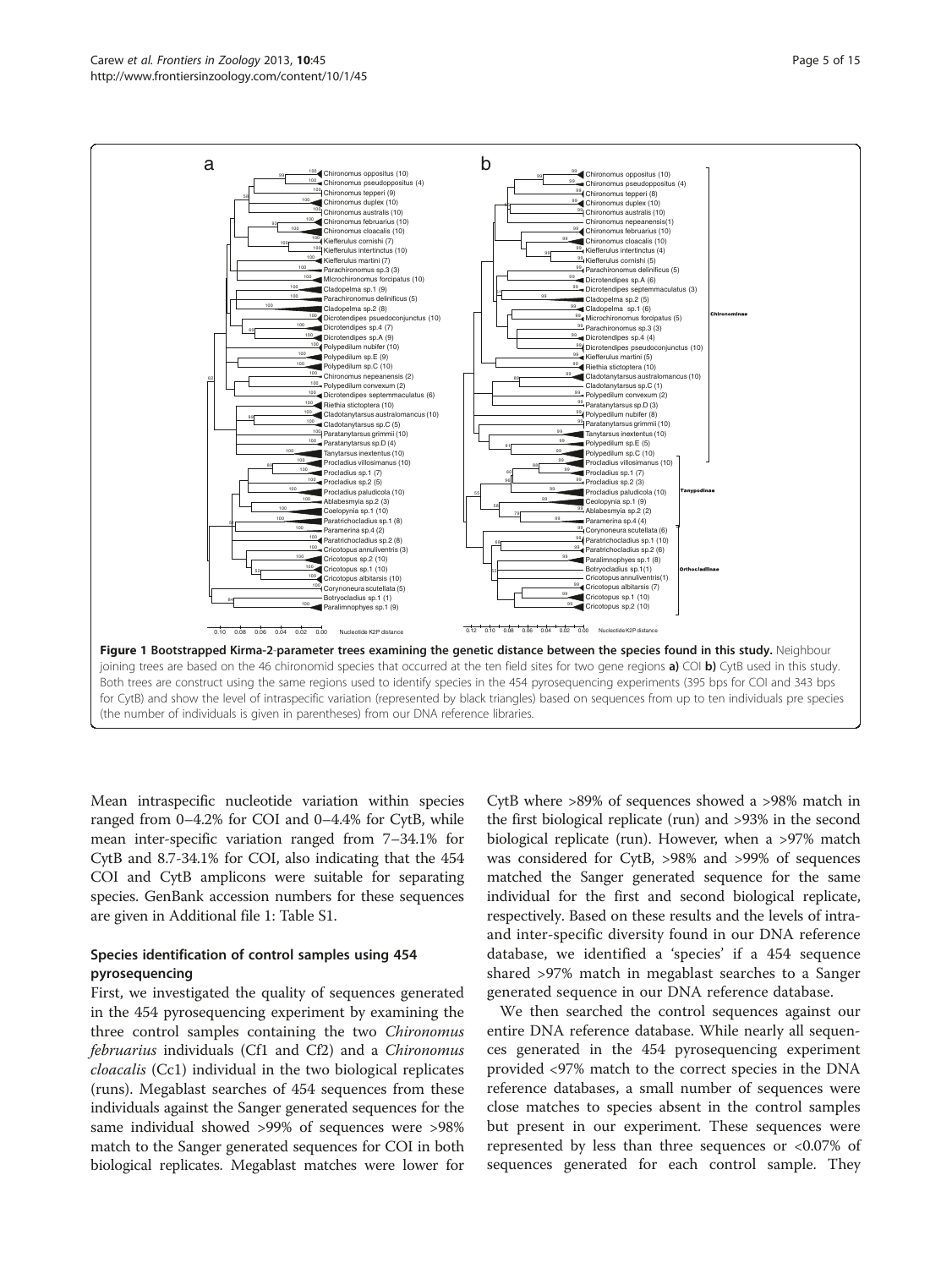appeared to be randomly distributed in relation to run, direction and gene. In sorting sequences from the 454 pyrosequencing experiment, 8% of sequences contained MID combinations that were not used. However, these incorrect MID combinations were almost entirely composed of MID's used in the experiment.

# Species identification of field collected samples using 454 pyrosequencing

Based on the total number of species found at each of the ten field sites, we had 107 opportunities to detect a species as being present at a field site in our 454 pyrosequencing experiment (Table [1,](#page-2-0) Additional file [2](#page-12-0): Table S2). To determine how well the method performed in detecting species in samples, we examined the ten field sites by gene (COI or CytB), direction (forward or reverse sequences) and run (biological replicate) (Table 2). We found little variation between biological replicates, with the number of sequences generated for a species highly correlated (COI  $r = 0.980$ ; CytB  $r = 0.967$ ). However, the total number of reads between genes was not as strongly correlated  $(r = 0.587)$  suggesting more variation between genes than biological replicates. Cytochrome oxidase I was able to detect more species than CytB, with only four species missed when examining all COI sequences, including both runs and directions, compared to 18 species that were missed by CytB when including both runs and directions. For both genes, more species were detected when both forward and reverse sequences were considered, with an additional one to three species found for COI and four to six species for CytB in each run. However, the best results were achieved when both genes were considered in a run. Only two species were missed in run 1 and one species in run 2, resulting in only a single species not being detected in the entire 454 pyrosequencing experiment.

Similar to our control samples, we also found a low number of sequences producing megablast hits for species that were not present at a field site (Table [1\)](#page-2-0). We had nine hits for species that were not expected, spread across seven of the ten field sites. The number of sequences that produced hits for these nine species was less than five and typically only involved one gene in one direction (Additional file [2:](#page-12-0) Table S2). As in the control samples, the nine species were present in our study but were not detected in individual identifications for those sites. Without the individual identifications, we would have been unable to distinguish these unexpected sequences from species present at low frequency represented by few 454 sequences. We found three small species represented by a single individual in a sample, and represented by five or fewer 454 sequences. If we used a threshold of greater than five sequences for determining a species presence at a site, we would have missed four species in the entire 454

|  |                |  | Table 2 Success of species detection using 454 |  |
|--|----------------|--|------------------------------------------------|--|
|  | pyrosequencing |  |                                                |  |

| Direction/run/gene                   | <b>Species</b><br>detected | <b>Species</b><br>missed | % Identification<br>success rate |
|--------------------------------------|----------------------------|--------------------------|----------------------------------|
| Run 1                                |                            |                          |                                  |
| COI forward                          | 100                        | 7                        | 93.46                            |
| COI reverse                          | 98                         | 9                        | 91.59                            |
| COI both directions                  | 103                        | 4                        | 96.26                            |
| Run2                                 |                            |                          |                                  |
| COI forward                          | 98                         | 9                        | 91.59                            |
| COI reverse                          | 101                        | 6                        | 94.39                            |
| COI both directions                  | 102                        | 5                        | 95.33                            |
| Both runs                            |                            |                          |                                  |
| COI forward                          | 101                        | 6                        | 94.39                            |
| COI reverse                          | 102                        | 5                        | 95.33                            |
| COI both directions                  | 103                        | 4                        | 96.26                            |
| Run 1                                |                            |                          |                                  |
| CytB forward                         | 78                         | 29                       | 72.90                            |
| CytB reverse                         | 79                         | 28                       | 73.83                            |
| CB both directions                   | 83                         | 24                       | 77.57                            |
| run2                                 |                            |                          |                                  |
| CytB forward                         | 77                         | 30                       | 71.96                            |
| CytB reverse                         | 80                         | 27                       | 74.77                            |
| CytB both directions                 | 86                         | 21                       | 80.37                            |
| Both runs                            |                            |                          |                                  |
| CytB forward                         | 85                         | 22                       | 79.44                            |
| CytB reverse                         | 83                         | 24                       | 77.57                            |
| CytB both directions                 | 89                         | 18                       | 83.18                            |
| Both genes for run1                  | 105                        | 2                        | 98.13                            |
| Both genes for run2                  | 106                        | 1                        | 99.07                            |
| All runs/direction/genes<br>combined | 106                        | 1                        | 99.07                            |

Species detected and missed from the ten field sites using 454 pyrosequencing examining each gene in each direction (forward or reverse) and both directions (combining forward and reverse sequences) and combining these across biological replicates (runs). The result for both genes combined in each run (biological replicate 1 and biological replicate 2) and the results for the entire experiment are bolded. Values given are based on 107 opportunities to detect a species across all ten field samples (i.e. the sum of the number of species for each of the 10 field sites).

pyrosequencing experiment. If we used this same threshold when considering both genes for each run, nine species would have been missed in run 1 and five species in run 2. In all cases, the species that were missed by 454 pyrosequencing were only represented by single individuals. Nevertheless >90% of the species in this study were represented by greater than ten sequences (Table [1](#page-2-0)), meaning that, even with a conservative threshold of ten sequences, the majority of species could be confidently detected.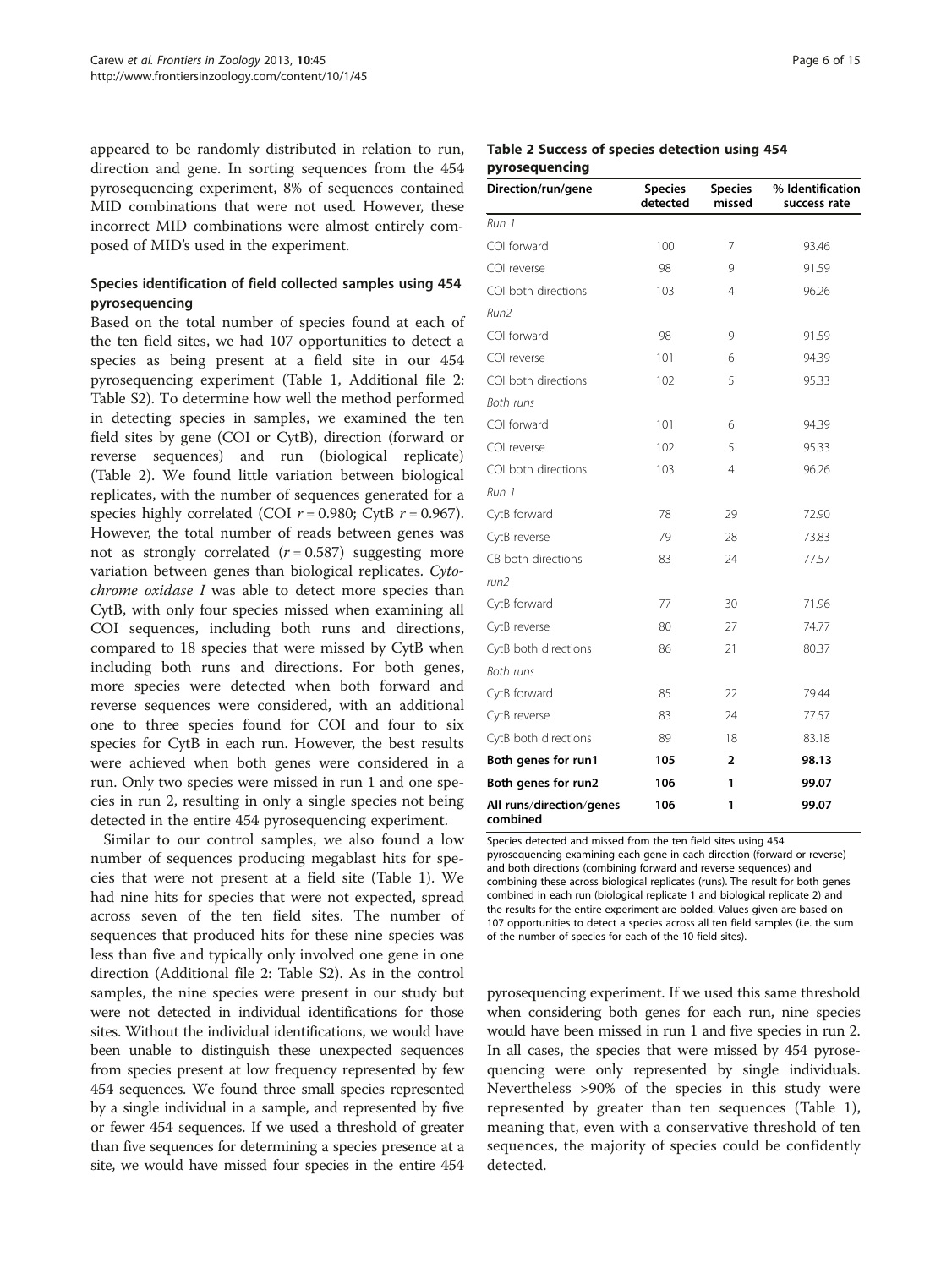# Species abundance of field collected samples using 454 pyrosequencing

The number of individuals of a species and number of reads in a sample were positively associated, suggesting that the number of reads served as a quantitative measure of the abundance of a species at a site; this relationship was evident when reads from both genes were combined and for the individual genes (Figure 2). This relationship was also apparent if proportional data rather than absolute numbers were used (Figure [3](#page-7-0)). We examined four relatively common species that were present at more than five field sites (Figure [4\)](#page-7-0), and found that at the species level the average number of reads was also strongly related to the number of individuals, except in the case of Kiefferulus intertinctus where the CytB primers mostly failed to amplify. For the other species the  $\mathbb{R}^2$  values tended to be higher than in the comparison across all species, perhaps reflecting the fact that conspecific individuals were more likely to be the same size and/or have similar levels of amplification.

# **Discussion**

Next generation sequencing is capable of identifying species for environmental monitoring in diverse groups like the Chironomidae. Our study showed that almost all species could be successfully identified by megablast searching sequences generated from 454 pyrosequencing for COI and CytB against DNA reference databases of Sanger sequenced voucher species. This approach has been successful for identifying other aquatic invertebrates from the Ephemeroptera and Trichoptera [\[33](#page-13-0)], species of nematodes in tropical rainforests [[39\]](#page-13-0) and terrestrial invertebrates for biodiversity assessment [[59](#page-14-0)].

Like Hajibabaei et al. [[33](#page-13-0)], prior to 454 pyrosequencing we constructed comprehensive DNA reference databases that included all species found in environmental samples to simplify analyses of 454 datasets and subsequent identification of species. We followed a

simple filtering approach to remove low quality sequences, and megablast searched all high quality sequences using a 'best match' approach, where sequences with a pairwise identity greater than 97% were used for species level identifications. We found this approach to be accurate when compared back to individual identifications, despite the fact that 454 sequences had not been edited to remove errors introduced during PCR or 454 pyrosequencing. While editing sequences would be essential in studies where taxonomic knowledge is low and phylogenetic sorting of sequences into molecular operational taxonomic units (MOTU or OTU) [\[60](#page-14-0)] is used to determine diversity e.g. [\[37,38](#page-13-0)], our approach suggests that it is not essential when comprehensive DNA reference databases are available. Megablast searching sequences against DNA reference databases also avoids errors in estimating species diversity due to sequencing of products with PCR errors and chimeric sequences which are problematic when assigning OTU's [[38](#page-13-0)]. While phylogenetic sorting of 454 sequences from environmental samples into OTU's can still result in identification of species through comparing representative sequences to GenBank for identification [\[61](#page-14-0)], DNA barcoding of individual invertebrate species and the development of reference databases makes this approach easier and would be valuable in routine environmental analysis [\[33\]](#page-13-0).

We trialled two amplicons, COI and CytB, and used amplicons that were longer that those typically used for species identifications with 454 pyrosequencing [\[33,39,](#page-13-0)[62](#page-14-0)]. The phylogenetic clustering of species supported by strong bootstraps indicated that the COI and CytB regions selected were able to reliably identify species. High bootstraps and a gap between intra-specific and inter-specific nucleotide diversity showed that the COI and CytB regions we used had performed in a similar way to distinguish species as full COI barcodes e.g. [[18,27](#page-13-0)[,63,64](#page-14-0)]. However, there was evidence of PCR biases present in the 454 dataset. Cytochrome oxidase I outperformed CytB for

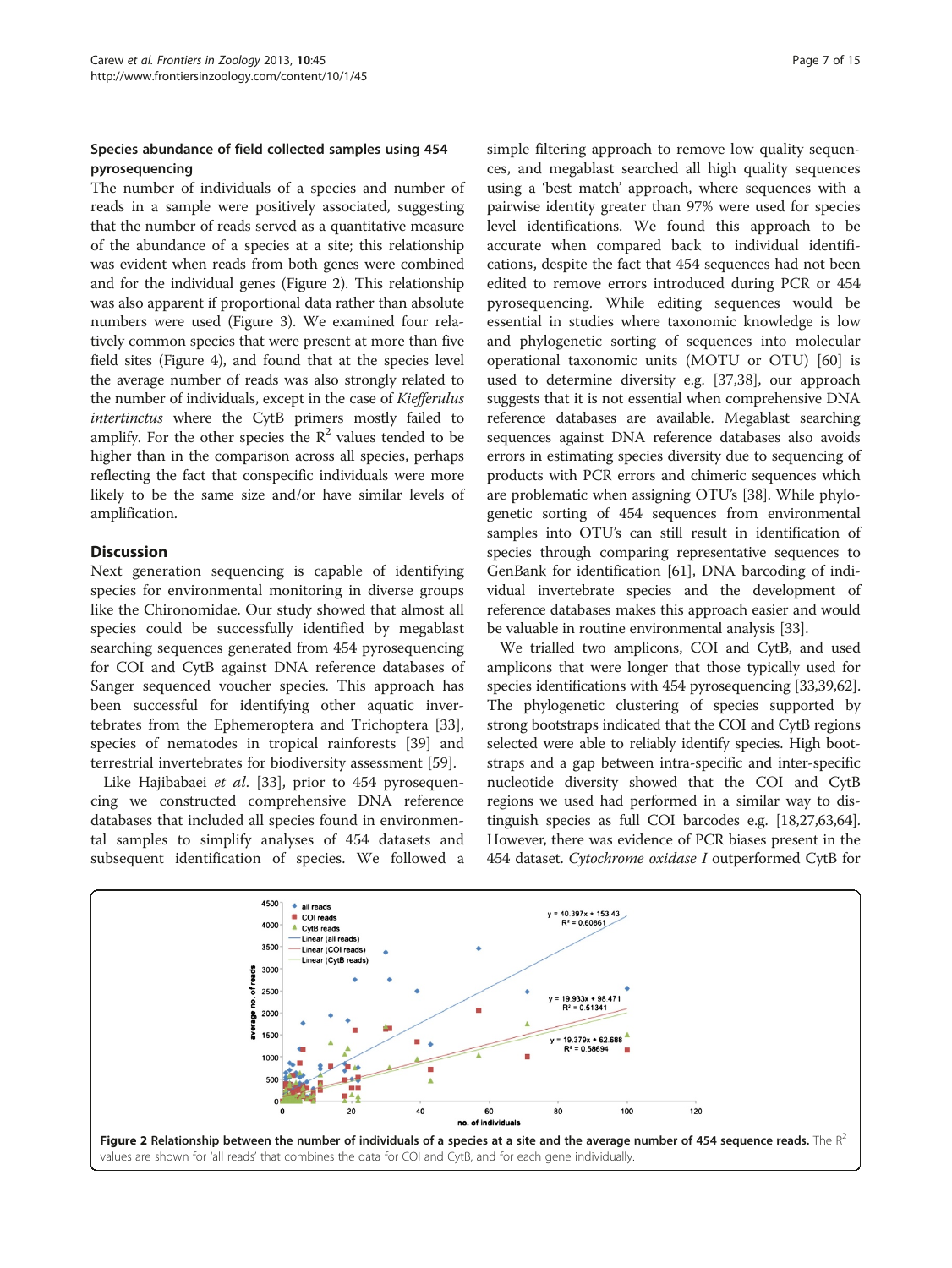<span id="page-7-0"></span>

detecting species with 454 pyrosequencing, and the COI primers were capable of amplifying all species, but they failed to detect some species represented by singular small individuals. Hajibabaei et al. [[33](#page-13-0)] also found low frequency species could be missed by 454 pyrosequencing of environmental samples of Ephemeroptera and Trichoptera. In contrast, the CytB primers failed to consistently amplify some species and these primers will require redesigning if they are to be used in the future. Yet CytB did detect some species missed by COI, highlighting the potential benefits of using two markers. Porazinska et al. [[65](#page-14-0)] also found

that using two genes improved the detection level of nematode species from 90 to 97%. In our study, sampling two genes mitigated some of the PCR bias during amplification, which is fundamental to applying PCR-based NGS approaches to species identification in environmental samples [[34](#page-13-0)]. The use of longer amplicons is also likely to have minimized problems associated with "zombie" DNA, such as DNA from dead animals or in gut contents, as this would be degraded and not easily amplified [[40](#page-13-0)[,66](#page-14-0)].

The inclusion of control samples when completing 454 pyrosequencing proved useful for determining the

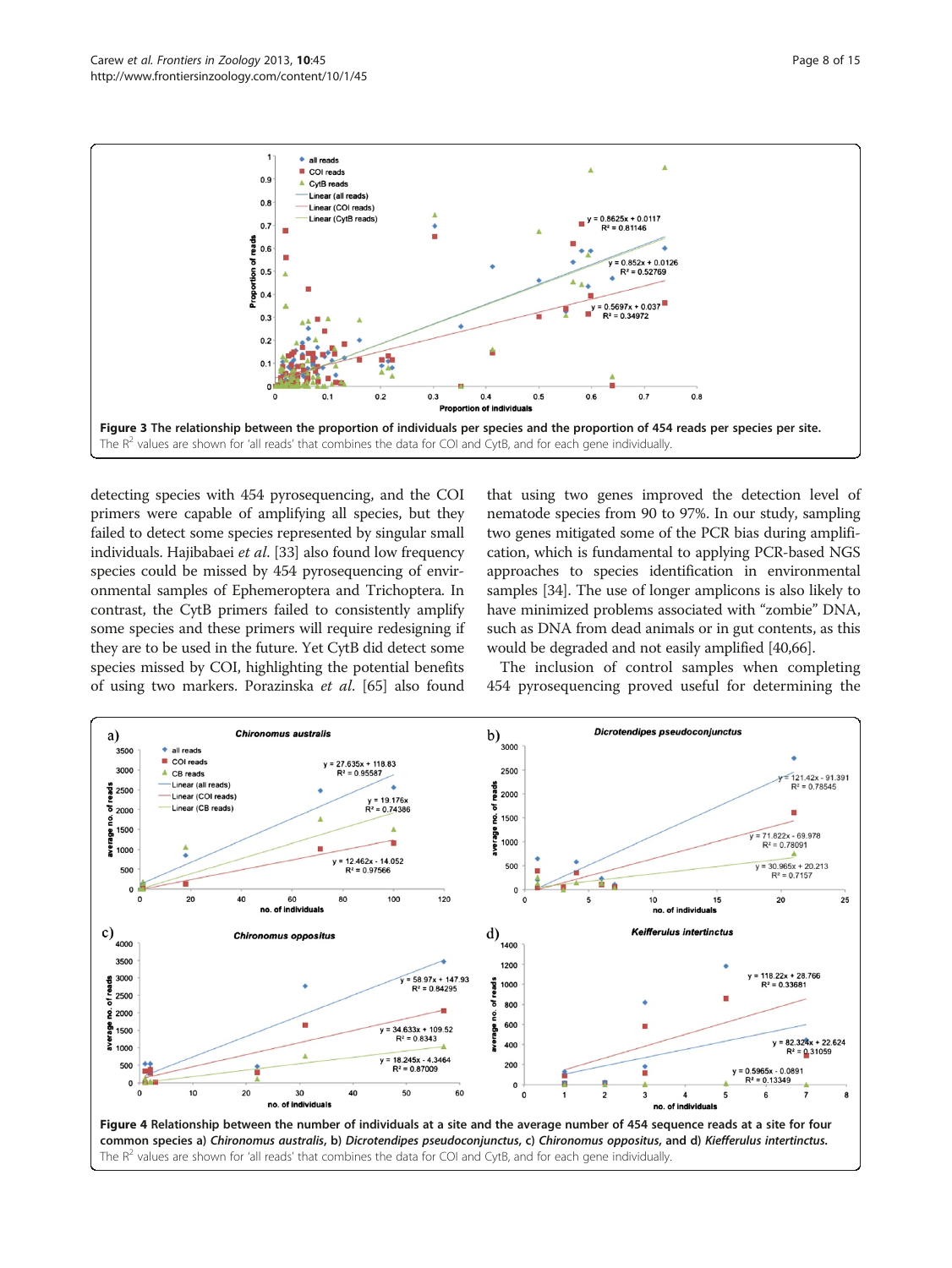quality of the 454 pyrosequencing run. By comparing two individuals from the same species against an individual from a closely related species, we could establish a threshold for matching sequences directly against our DNA reference database. Such controls could also assist in studies where DNA reference database are not used, as in the case of studies that rely on constructing OTU's. In these studies, including controls could help determine thresholds for constructing OTU's, as it enables reliable estimates of 454 pyrosequencing errors. In future studies, it would be useful to include control samples containing known mixtures of species that can provide additional estimates of 454 pyrosequencing errors and PCR biases. Samples with a known constitution might also be used to determine a threshold number of sequences for accepting species presence in a sample.

We found a low number of sequences had blast hits for species not expected to be in a sample based on the individual identifications. Using a threshold five or more sequences, we were unlikely to have included these 'unexpected' sequences in our species diversity estimates; however this also meant that we were unable to detect three small rare species present in samples. Exclusion of a few rare taxa is unlikely to cause issues for routine monitoring, particularly as rare taxa are often eliminated in bioassessment analysis [\[67-69\]](#page-14-0). Hajibabaei et al. [\[33\]](#page-13-0) also found unexpected sequences in their 454 pyrosequencing run; they attributed these to carry over of DNA from specimens stored in the same preservation media. However, this issue is unlikely to explain our results, because fresh ethanol was used to store field samples. It seems more probable that these sequences originated either as errors in the emulsion PCR or 454 pyrosequencing. Carlsen et al. [\[70\]](#page-14-0) found that sequences could be generated with the wrong MID combination, and they suggested that carry over of low concentrations of unincorporated fusion primers to emulsion PCR might result in mis-tagging of some 454 sequences. Our results are consistent with this explanation rather than first round PCR contamination, as we found 8% of 454 sequences contained incorrect MID combinations but were comprised almost entirely of MID's that were already used in the experiment. Similarly, all species that were incorrectly identified as being present at a site were already in our experiment. Like Carlsen et al. [[70](#page-14-0)], we found that checking both forward and reverse MID tags and eliminating sequences with incorrect reverse MID's reduced errors in our 454 pyrosequencing experiment. We advocate the addition of MID's to both ends of PCR amplicons, along with the inclusion of controls. Bidirectional 454 pyrosequencing of multiple genes rather than biological replication also improved detection of species. There was little variation between runs in the two biological replicates in our experiment, supporting previous observations of the robustness of 454 pyrosequencing [[71](#page-14-0)].

A strong quantitative relationship between the 454 sequence reads and species abundance was observed in our dataset, despite samples containing a range of instars and different sized species, which varied from less than 3 mm to up to 13 mm in length. Consistent with Porazinska et al. [[65\]](#page-14-0), the frequency of reads did not perfectly mirror the frequency of a species but indicated the relative abundance of a species in a sample, with relationships strongest when comparing the proportion of 454 sequence reads to the proportion of species. Inclusion of multiple genes led to more reliable estimates of the relative abundance of species in samples. When the data from COI and CytB was combined, the relationship of 454 sequences with the number of individuals in a sample tended to strengthen, perhaps through mitigation of PCR biases associated with particular primer sets. These findings suggest that the relative abundance of species could be estimated on a site by site basis, where common species are distinguishable form rare species based on the proportion of reads produced by 454 pyrosequencing.

The inclusion of nuclear genes could further improve the detection of species and their relative abundance. While a number of nuclear loci are already used e.g. [[37,38,](#page-13-0)[65\]](#page-14-0), they often have insufficient variation for distinguishing closely related species. Nevertheless, more rapidly evolving nuclear loci, such as the Carbamoylphosphate synthetase region [[72\]](#page-14-0), may be useful for separating closely related species that cannot be identified by COI and CytB and also be used for detecting hybridization events. However, the inclusion of nuclear loci will increase the cost of performing identifications based 454 pyrosequencing, and this needs to be weighed against precision required in monitoring programs.

# **Conclusions**

We found that the NGS approach successfully identified 46 different chironomid species across the ten field sites, including many species that could not be easily identified based on morphology. While many studies have shown the success of DNA methods for identifying chironomid species [\[23](#page-13-0)[,56](#page-14-0)-[58\]](#page-14-0), this study takes an additional step in demonstrating the feasibility of NGS in routine monitoring of field samples. Previous field-based microcosm experiments and surveys [\[12,13,17,41,44](#page-13-0)] have revealed pollution sensitivities and environmental preferences for around half of the species found at the ten field sites. For example species such as Tanytarsus inextentus, Riethia stictoptera and Kiefferulus martini show sensitivity to urban pollution, with the latter two species have also been shown to be pollution sensitive in field-based microcosm experiments [\[12,13\]](#page-13-0). Species like Chironomus duplex can tolerate high levels of pollution, and others like Dicrotendipes pseudoconjunctus are associated with salinity.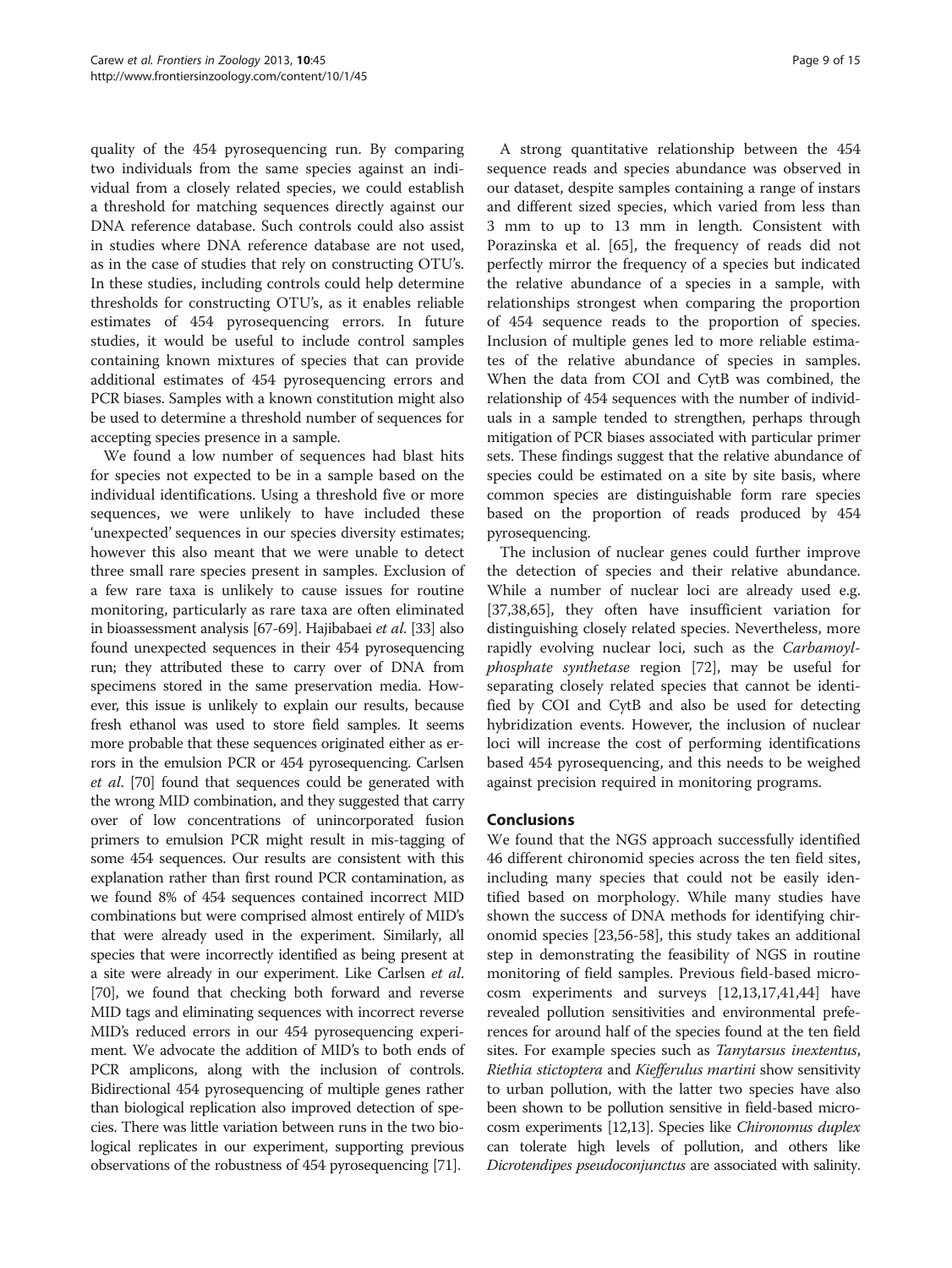<span id="page-9-0"></span>Chironomid species may also be useful in separating different types of pollutants; species such Paratanytarsus grimmii are rare in water bodies where there are high levels of heavy metals and petroleum hydrocarbons occur, but increase in abundance under high nutrient concentrations [[12,41,44\]](#page-13-0). On the other hand, Procladius villosimanus declines in response to petroleum hydrocarbons but can be found at field sites with high heavy metal concentrations [\[41](#page-13-0)[,73\]](#page-14-0). The next step is to continue to build species tolerance profiles to specific types of pollutants, facilitated by NGS-based identification of bulk samples from field-based microcosms and field site assessments. A combination of species tolerance profiles and NGS across multiple taxa should provide diagnostic assessments of pollutants for routine environmental monitoring.

# Methods

### Reference DNA sequence database

Reference DNA sequence databases, based on partial sequences from mitochondrial COI and CytB genes, were constructed with multiple individuals from over 120 Chironomidae species collected largely from south-eastern Australia. During construction of the databases, two COI primer combinations were used to amplify 658 bp of the COI gene. For recently processed samples we used the 'COI barcoding primers' HCO2189 and LCO1490 (Table 3, Additional file [3:](#page-12-0) Figure S1a) according to the PCR conditions in Krosch et al. [\[74](#page-14-0)], while for older samples the primers 911 and 912 were used according to the PCR conditions in Carew et al. [\[75\]](#page-14-0) (Table 3, Figure [5\)](#page-10-0). Two primer combinations were also used to amplify the CytB gene. The primers CB1 and T-N-S1 amplified between 742 bps and 837 bps of the 5' end of the CytB gene and part of the length variable tRNA serine (Table 3, Additional file [3](#page-12-0): Figure S1b). As these primers do not universally amplify CytB in the Chironomidae, we designed a second degenerate primer CB 549 R (Table 3, Additional file [3](#page-12-0): Figure S1b), which when used with CB1 amplified 592 bp of the CytB gene. Both CytB fragments were amplified according to the PCR conditions in Carew *et al.* [[73](#page-14-0)]. All PCR products were sequenced in both directions, with

| Primer name | Sequence ('5 to 3')                        | Gene | Reference  |
|-------------|--------------------------------------------|------|------------|
|             | HCO2198/912 TAAACTTCAGGGTGACCAAAAAATCA COI |      | [77]       |
| ICO1490     | GGTCAACAAATCATAAAGATATTGG                  | COL  | [77]       |
| COI A for   | <b>CCHCGAATAAATAATATAAGWTTYTG</b>          | COL  | This study |
| 911         | <b>TTTCTACAAATCATAAAGATATTGG</b>           | COL  | [78]       |
| CR1         | TATGTTTTACCATGAGGACAAATATC                 | CytB | $[79]$     |
| CB322 R     | GGRTTDGCDGGRATRAARTTATC                    | CytB | This study |
| CB549 R     | <b>TTCTACDGTDGCHCCAATTCA</b>               | CytB | This study |
| $T-N-S1$    | <b>TATTICITICITATGITITCAAAAC</b>           | CvtB | [79]       |

Primers were used for Sanger sequencing and in 454 pyrosequencing.

sequencing reactions and runs performed by Macrogen (Seoul, Korea). Forward and reverse sequences were aligned and manually edited in Sequencher (version 4.7, Genecodes, Ann Arbor, MI, USA). Consensus sequences for each individual were then exported as concatenated fasta files from Sequencher and imported into Geneious version 5.6.6 [[76](#page-14-0)], where they were used as reference DNA databases to identify species from the 454 pyrosequencing experiment.

### 454 Pyrosequencing design

Chironomid larval samples were collected from ten field sites in 2008–2009 (Table [4](#page-11-0), Figure [5\)](#page-10-0). These field sites were selected as they were expected to contain a diversity of chironomid species at different abundance levels based on earlier work. Chironomid larvae were collected using the methods outlined in Carew et al. [\[13](#page-13-0)], except that larvae were picked on site and placed in 100% ethanol, and stored at 4°C. In the laboratory, samples were sorted and identified to genus. Individuals in each sample were identified to species using either morphological or molecular methods or both depending on the genus. Morphological identifications involved removal of head capsules (and in some cases rear parapods for Tanypodinae) and mounting in Hoyer's medium. Larval keys by Cranston [[54](#page-13-0)] were used to identify species. In cases where morphological identification was unable to identify species, molecular identifications were performed by dissecting a small amount of tissue from individual chironomids, leaving most of the remaining body for bulk DNA extraction (see below). Molecular identifications were performed using the method outlined in Carew et al. [[75](#page-14-0)]. This involved extracting DNA using a Chelex extraction method and amplifying the COI barcode region for either restriction fragment length (RFLP) analysis or sequencing. Profiles generated by RFLP analysis were compared to those found in Carew et al. [\[13](#page-13-0)] to identify species. Any new or ambiguous RFLP profiles were sequenced to determine if they represent new species or variants of known species.

The remaining tissue of individuals from each site was placed in 1.5 ml microcentrifuge tubes for bulk extraction and PCR, and subsequent 454 pyrosequencing. A Qiagen DNeasy® Tissue Kit (Qiagen, Hilden, Germany) was used to extract total genomic DNA from tubes of chironomid tissues following the manufacturer's protocol. DNA extraction from some sites required the use of multiple tubes, so after extractions were completed tubes from the same site were mixed thoroughly and aliquots of genomic DNA were pooled into a single tube representing the site. In addition to the ten field sites, we also included three control samples that consisted of two individuals from one species, Chironomus februarius, and an individual from a closely related species, Chironomus cloacalis.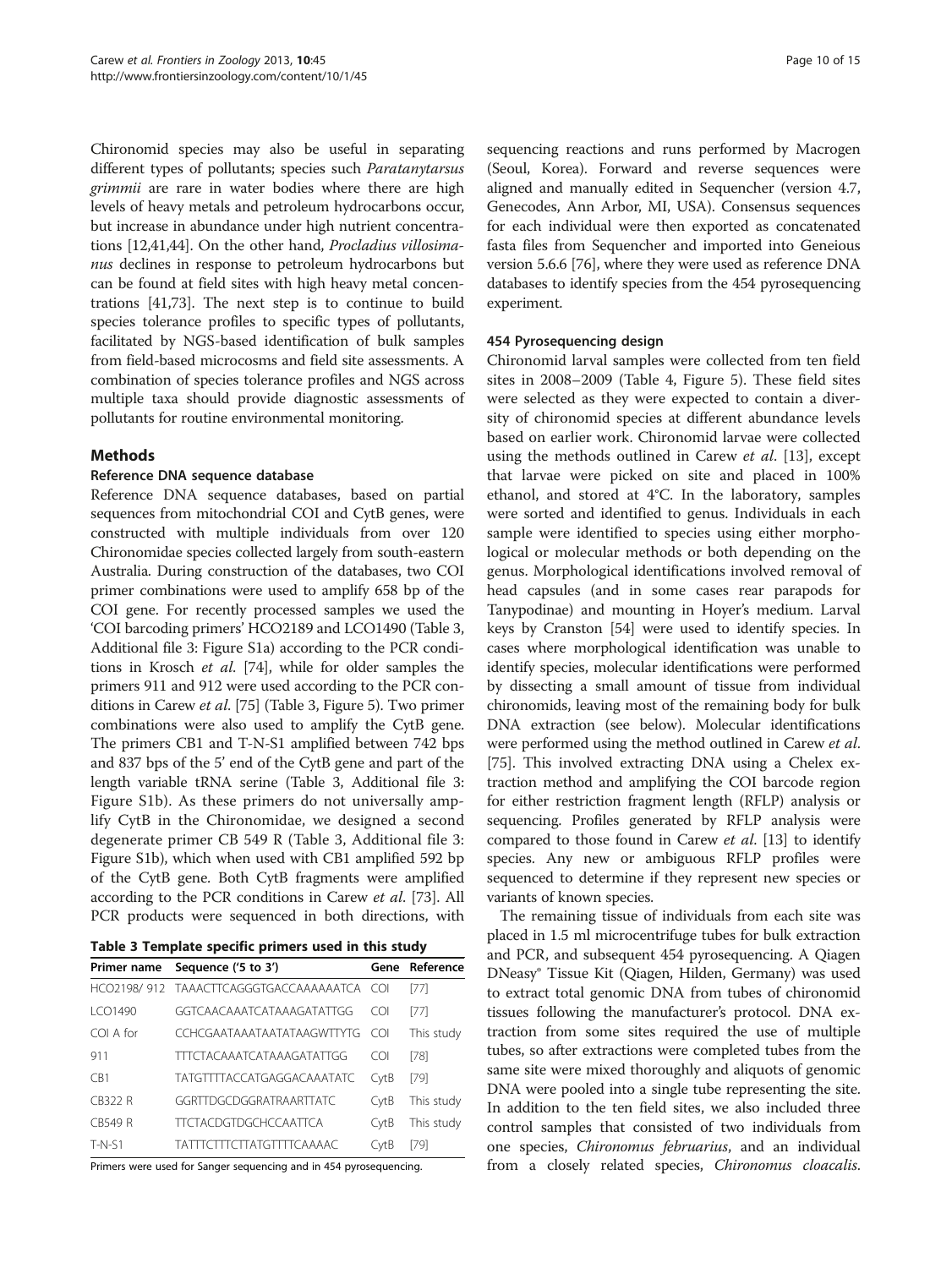<span id="page-10-0"></span>

These individuals were Sanger sequenced to generate a consensus sequence and used to assist assigning of sequences to species from the 454 pyrosequencing experiment and to examine the quality of the 454 pyrosequencing data. The 454 pyrosequencing experiment was completed as two duplicate quarter plate runs with each quarter containing a biological replicate. The biological replicates were initiated after the bulk DNA extraction step where we took two aliquots of each DNA extraction, which represented a site/ control. These were used for

PCR and 454 pyrosequencing. All steps for each biological replicate were performed independently.

# PCR conditions for 454 pyrosequencing

A two-step PCR process involving a universal tail design was used to obtain amplicons for 454 pyrosequencing. The first PCR involved independently amplifying the two mitochondrial genes from each genomic DNA sample. For this purpose a new PCR primer for each mitochondrial gene was designed to produce amplicons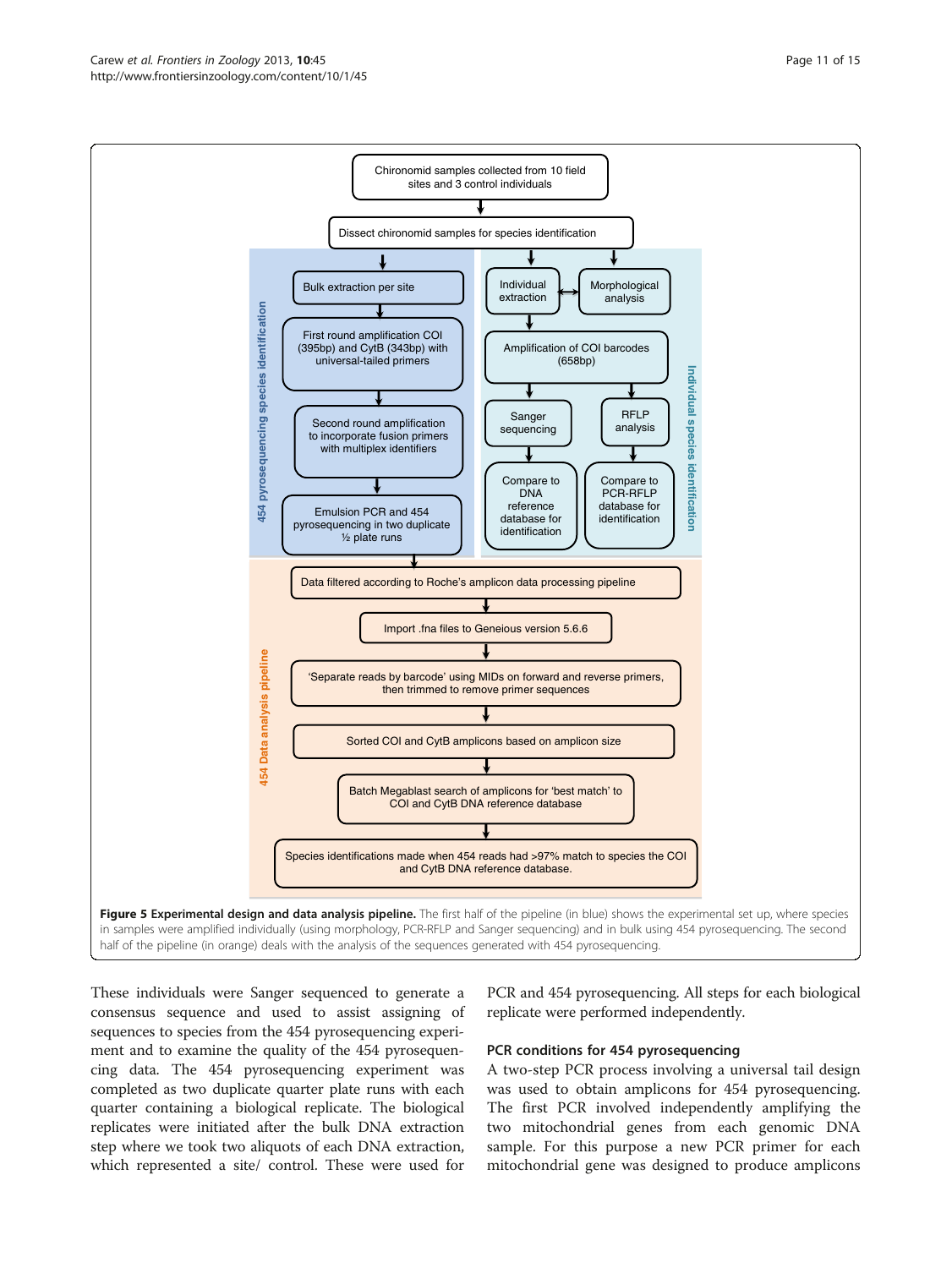| Site code        | Site                                                                          | Date           | Latitude | Longitude |
|------------------|-------------------------------------------------------------------------------|----------------|----------|-----------|
| BR08             | Barwon River at Pollocksford Rd, Stonehaven, Victoria, Australia              | $13-Ort-08$    | $-38.15$ | 144.19    |
| DB <sub>09</sub> | Deep Creek at Bulla Rd, Bulla, Victoria, Australia                            | 7-Oct-09       | $-37.63$ | 144.80    |
| GC09             | Gardiners Creek at High St, Glen Iris, Victoria, Australia                    | $13-Ort-09$    | $-37.89$ | 145.14    |
| HW09             | Highlands Wetland Estate, Cragieburn, Victoria, Australia                     | $9 - Oct - 09$ | $-37.59$ | 144.90    |
| LE09             | Lynbrook Estate Wetlands at Lynbrook Boulevard, Lynbrook, Victoria, Australia | $6-Ort-09$     | $-38.06$ | 145.25    |
| MC09             | Maribyrnong River at Caulder Hwy, Keilor, Victoria, Australia                 | 7-Oct-09       | $-37.69$ | 144.80    |
| MF <sub>09</sub> | Brodies Lakes at Greenvale Reservoir Park, Greenvale, Victoria, Australia     | $12-Ort-09$    | $-37.63$ | 144.89    |
| RI 09            | Red Leap Reserve, Mill Park, Victoria, Australia                              | $9 - Oct - 09$ | $-37.67$ | 145.06    |
| SK <sub>09</sub> | Shankland Wetland, Meadow Heights, Victoria, Australia                        | $12-Ort-09$    | $-37.65$ | 144.91    |
| UK09             | Platypus Ponds, Sunbury, Victoria, Australia                                  | 7-Oct-09       | $-37.55$ | 144.74    |

<span id="page-11-0"></span>Table 4 Collection information for Chironomidae samples used in the 454-pyrosequencing experiment

of optimal size (<600 bp) for 454 pyrosequencing (Table [3](#page-9-0)). These new primers were designed from multi-species alignments (with degenerate bases placed at variable base positions) and verified against a panel of taxonomically divergent chironomid species (data not shown). For COI PCR's, we used the primer pair COIAfor and LCO1490 which yielded 395 bps of COI sequence, and for CytB PCR's we used the primer pair CB1 and CB322R which yielded 343 bps of CytB sequence. Each template specific primer contained a universal tail on the 5' end, which was identical to that on the 3' end of the 454 specific fusion primers used in the second PCR (see Additional file [4](#page-12-0): Table S3). We developed a unique pair of GC rich universal tails (Tail 1 – CAGGACCAGGGTACGGTG and Tail 2 - CGCAGAGAGGCTCCGTG) by substituting bases on 'Tail C' and 'Tail D' from Blacket et al. [[80](#page-14-0)] until they did not form strong hairpins or dimers with the template specific or 454 adaptor sequences. For both COI and CytB, each first round PCR reaction contained 1 μl of DNA template, 17.4 μl molecular biology grade water, 2.5 μl PCR buffer, 1 μl  $MgCl<sub>2</sub>$  (50 mM), 2 μl dNTPs mix (25 mM),  $0.5$  μl forward primer (10 mM),  $0.5$  μl reverse primer (10 mM), and 0.1 μl Platinum Taq polymerase (5 U/ml) (Invitrogen, Carlsbad, CA, USA) in a total volume of 25 μl. First round PCR's were performed using the following conditions: for COI, 94°C for 3 min followed by 20 cycles of 94°C for 20 sec, 48°C for 45 sec, 72°C for 30 sec, then 1 cycle of 72°C for 5 min; for CytB, 94°C for 3 min followed by 20 cycles of 94°C for 20 sec, 45°C for 45 sec, 72°C for 60 sec, then 1 cycle of 72°C for 5 min. Amplifications were performed as six replicates for COI and CytB per site. All PCR products were checked by agarose gel electrophoresis. The six PCR replicates were pooled and cleaned with a PureLink® PCR purification kit (Invitrogen, Carlsbad, CA, USA) using the HC buffer which eliminates dimers up to 300 bps.

Second round PCR's were performed for each gene and site separately for each reaction using  $1 \mu$  of a  $1 \text{ in } 10$ dilution of the first round PCR products, 12 μl molecular biology grade water, 15 μl BIO-X-ACT short mix (Bioline, London, England), 1 μl forward primer (10 mM), and 1 μl reverse primer (10 mM) (Table [3\)](#page-9-0). PCR conditions were as follows: 94°C for 5 min followed by 10 cycles of 94°C for 40 sec, 60°C for 40 sec, 72°C for 60 sec, then 1 cycle of 72°C for 5 min. All PCR products were checked by agarose gel electrophoresis, then cleaned with a PureLink® PCR purification kit (Invitrogen, Carlsbad, CA, USA) using the HC buffer and quantified with a Qubit Fluorometer (Life Technologies, Carlsbad, CA, USA). PCR products were then combined in equal molar ratios in two separate tubes representing each biological replicate.

Emulsion PCR, titration and the two quarter 454 pyrosequencing runs were done on a GS-FLX + and were performed following the manufacturer's protocols for titanium series reagents (Roche Applied Science, Basel, Switzerland) by The Ramaciotti Centre for Gene Function Analysis at the University of New South Wales, Australia. The resulting libraries of sequences were filtered according to amplicon data processing pipeline in the manufacturer's manual (Roche Applied Science Basel, Switzerland).

#### Analysis of 454 pyrosequencing data

All 454 pyrosequencing data was deposited on NCBI Sequence Read Archive under the following accession numbers [SRR867649, SRR867650, SRR869571-SRR869595]. Filtered datasets were imported into Geneious version 5.6.6 [\[76](#page-14-0)] and separated by the 3' multiplex identifiers (MID) (Figure [5\)](#page-10-0). We then trimmed to remove reverse adaptors and reverse complimented sequences and sorted for the expected 5' MID. Amplicons without correct MID pairs were omitted. Amplicons from COI and CytB were then separated based on amplicon length and trimmed to remove primer sequences. Batch megablast searches for the sequences from each gene from each sample using sequences from one direction at a time were performed against the reference DNA databases for COI and CytB. Megablast searches were set to return a single best match to sequences in the reference DNA database.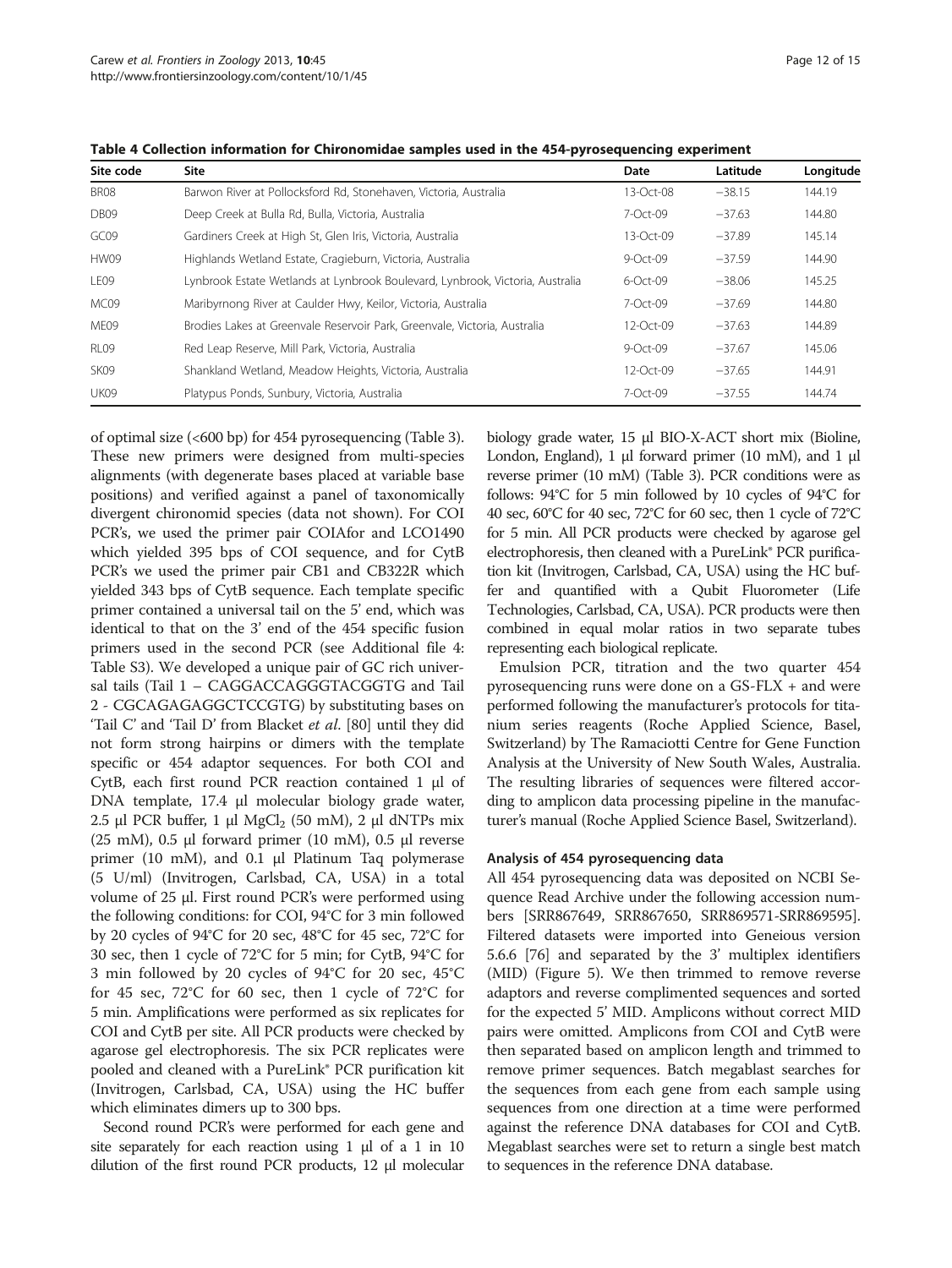<span id="page-12-0"></span>The percentage threshold at which a sequence was identified as originating from a particular species was determined by examining how well 454 pyrosequencing sequences from control samples matched their Sanger generated sequences and by examining the amount of intra-specific and inter-specific variability within the species found in this study. We chose to construct a distance-based neighbour joining tree using Kimura-2 parameter model, as we were only interested in the ability of the 454 amplicons to delineate known species, not to examine the relationships between species. The neighbour joining tree was constructed using MEGA (available from: [www.megasoftware.net\)](http://www.megasoftware.net) for COI and CytB from up to ten individuals per species for the regions sequenced in the 454 pyrosequencing experiment to examine if the shorter regions used in the 454 pyrosequencing experiment were able to accurately identify species, i.e. if each species formed a distinct group or cluster supported by high bootstraps. These sequences were extracted from the reference DNA sequence databases, as they best captured the genetic variation present in the chironomid species used in this study.

The species compositions as elucidated by the 454 pyrosequencing experiment were then compared back to the individual identifications to determine the success of 454 pyrosequencing as a tool for detecting species collected from field sites. The differences between runs (biological replicates) and genes were also examined using Spearman rank correlations to determine whether there were any differences in the way these performed. The proportion of individuals at a site was compared to the proportion of reads per individual per species from the same site, to see if relative abundances of species were reflected by the number of 454 sequences generated for each species in a sample. We also examined if there was a relationship between average number of sequences generated for both COI and CytB independently, for each species and the number of individuals for the entire 454 pyrosequencing experiment and for species that occurred at more than five field sites.

# Additional files

[Additional file 1: Table S1.](http://www.biomedcentral.com/content/supplementary/1742-9994-10-45-S1.docx) GenBank accession numbers for species used in phylogenetic analysis. Includes the source and collection date of species Sanger sequenced.

[Additional file 2: Table S2.](http://www.biomedcentral.com/content/supplementary/1742-9994-10-45-S2.docx) The number of sequences (reads) generated for each gene from each run (biological replicate), the total for each gene and the total for both genes for each sample. The number of individuals for each species that were present at a site is given as 'n'.

[Additional file 3: Figure S1.](http://www.biomedcentral.com/content/supplementary/1742-9994-10-45-S3.docx) PCR primer map and amplicon lengths. Primer position and PCR fragment lengths for a) COI and b) CytB used in DNA reference database construction and 454 pyrosequencing. Primer positions are indicated in blue.

[Additional file 4: Table S3.](http://www.biomedcentral.com/content/supplementary/1742-9994-10-45-S4.docx) PCR fusion primers used to amplify sample for 454 pyrosequencing. Site code refers to which site each primer pair was used. Forward primers contain 454 adapter A (designated as 'A' at the end of the primer name) and reverse primers contain 454 adapter B (designated as 'B' at the end of the primer name), Each primer contains a different MID as indicated with parentheses.

#### Abbreviations

NGS: Next generation sequencing; COI: Cytochrome oxidase 1; CytB: Cytochrome b; MID: Multiplex identifier; MOTU: Molecular operational taxonomic unit; OTU: Operational taxonomic unit; RFLP: Restriction fragment length polymorphism; K2P: Kiruma-2-parameter.

#### Competing interests

The authors declare that they have no competing interests.

#### Authors' contribution

MEC performed the molecular lab work, carried out the data analysis, developed the analysis pipeline, participated in the study design and drafted the manuscript. VJP and LM assisted in sourcing samples for the DNA reference database, participated in the study design and provided input into the manuscript. AAH refined the study design, performed statistical analysis and helped to draft the manuscript. All authors read and approved the final manuscript.

#### Acknowledgements

We thank Leon Court, Chris Hardy and Jason Koval for their technical advice. We thank Mark Schultz for assistance with the data analysis. We thank Jon Martin, Steve Marshall, Claudette Kellar, Daniel McMahon, Bryant Gagliardi and Matt O'Brien for providing samples for this study. This study was funded primarily by the Australian Research Council through their Linkage and Fellowship schemes, with additional support from Melbourne Water Corporation, the Victorian Government and EPA Victoria.

#### Author details

<sup>1</sup>Department of Zoology, Victorian Centre for Aquatic Pollution Identification and Management (CAPIM), The University of Melbourne, Victoria 3010, Australia. <sup>2</sup>EPA Victoria, Ernest Jones Drive, Macleod, Victoria 3085, Australia.<br><sup>3</sup>Department of Genetics The University of Melhourne Victoria 3010. <sup>3</sup>Department of Genetics, The University of Melbourne, Victoria 3010, Australia.

Received: 31 May 2013 Accepted: 5 June 2013 Published: 7 August 2013

#### References

- 1. Wiederholm T: Use of benthos in lake monitoring. J Water Pollut Control Fed 1980, 52:537–547.
- 2. Lenat DR: Water quality assessment of streams using a qualitative collection method for benthic macroinvertebrates. J N Am Bentholl Soc 1988, 7:222–233.
- 3. Hodkinson ID, Jackson JK: Terrestrial and aquatic invertebrates as bioindicators for environmental monitoring, with particular reference to mountain ecosystems. Environ Manage 2005, 35:649–666.
- 4. Neville PJ, Yen AL: Standardising terrestrial invertebrate biomonitoring techniques across natural and agricultural systems. Aust J Exp Agric 2007, 47:384–391.
- 5. Rosenberg DM, Resh VH: Introduction to freshwater biomonitoring and benthic macroinvertebrates. In Freshwater biomonitoring and benthic macroinvertebrates. Edited by Rosenberg DM, Resh VH. New York, NY, USA: Chapman and Hall; 1993:1–9.
- 6. Bonada N, Prat N, Resh VH, Statzner B: Developments in aquatic insect biomonitoring: a comparative analysis of recent approaches. Annu Rev Entomol 2006, 51:495–523.
- 7. Jones FC: Taxonomic sufficiency: the influence of taxonomic resolution on freshwater bioassessments using benthic macroinvertebrates. Environ Rev 2008, 16:45–69.
- 8. Sweeney BW, Battle JM, Jackson JK, Dapkey T: Can DNA barcodes of stream macroinvertebrates improve descriptions of community structure and water quality? J N Am Bentholl Soc 2011, 30:195-216.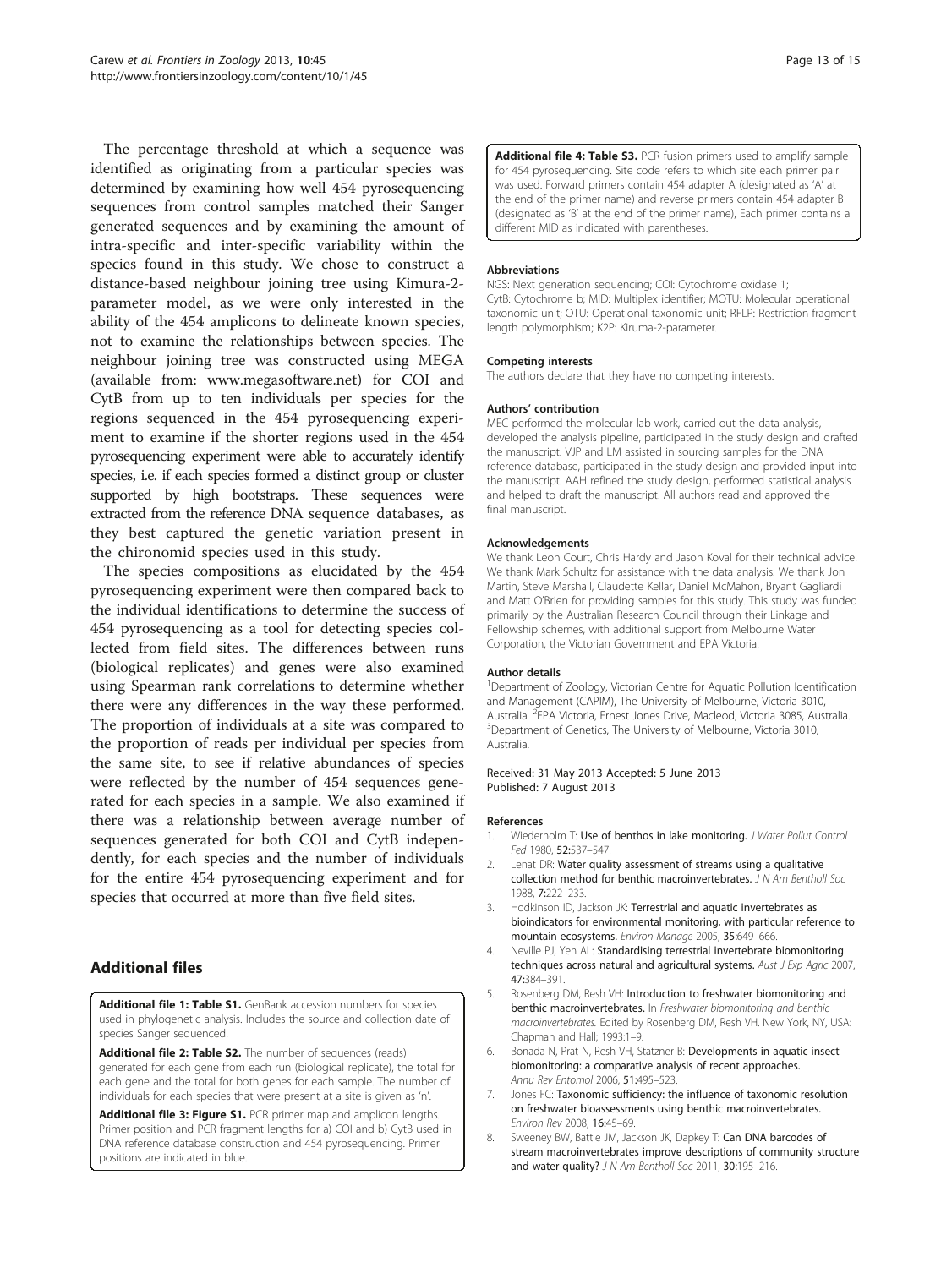- <span id="page-13-0"></span>9. Pfrender M, Hawkins C, Bagley M, Courtney G, Creutzburg B, Epler J, Fend S, Ferrington L Jr, Hartzell P, Jackson S, et al: Assessing macroinvertebrate biodiversity in freshwater ecosystems: advances and challenges in DNA-based approaches. Q Rev Biol 2010, 85:319–340.
- 10. Hewlett R: Implications of taxonomic resolution and sample habitat for stream classification at a broad geographical scale. J N Am Bentholl Soc 2000, 19:352–361.
- 11. Lenat DR, Resh VH: Taxonomy and stream ecology -the benefits of genus and species - level identifications. J N Am Bentholl Soc 2001, 20:287–289.
- 12. Pettigrove V, Hoffmann A: A field-based microcosm method to assess the effect of polluted urban stream sediments on aquatic macroinvertebrates. Environ Toxicol Chem 2005, 24:170–180.
- 13. Carew ME, Pettigrove V, Cox RL, Hoffmann AA: The response of Chironomidae to sediment pollution and other environmental characteristics in urban wetlands. Freshw Biol 2007, 52:2444–2462.
- 14. Bressler D, Stribling J, Paul M, Hicks M: Stressor tolerance values for benthic macroinvertebrates in Mississippi. Hydrobiologia 2006, 573:155–172.
- 15. Mandaville SM: Benthic macroinvertebrates in freshwaters- Taxa tolerance values, metrics and protocols. Halifax, Canada: Soil & Water Conservation Society of Metro Halifax; 2002.<http://lakes.chebucto.org/H-1/tolerance.pdf>
- 16. Yuan LL: Assigning macroinvertebrate tolerance classifications using generalised additive models. Freshw Biol 2004, 49:662–677.
- 17. Carew M, Miller A, Hoffmann A: Phylogenetic signals and ecotoxicological responses: potential implications for aquatic biomonitoring. Ecotoxicology 2011, 20:595–606.
- 18. Hebert PND, Cywinska A, Ball SL, deWaard JR: Biological identification through DNA barcodes. Proc R Soc Lond B Biol Sci 2003, 270:313-321.
- 19. Jinbo U, Kato T, Ito M: Current progress in DNA barcoding and future implications for entomology. Entomol Sci 2011, 14:107–124.
- 20. Meier R, Shiyang K, Vaidya G, Ng PKL: DNA barcoding and taxonomy in Diptera: a tale of high intraspecific variability and low identification success. Syst Biol 2006, 55:715–728.
- 21. Carew ME, Pettigrove V, Hoffmann AA: The utility of DNA markers in classical taxonomy: using cytochrome oxidase I markers to differentiate Australian Cladopelma (Diptera: Chironomidae) midges. Ann Entomol Soc Am 2005, 98:587–594.
- 22. Whitworth TL, Dawson RD, Magalon H, Baudry E: DNA barcoding cannot reliably identify species of the blowfly genus Protocalliphora (Diptera: Calliphoridae). Proc R Soc Lond B Biol Sci 2007, 274:1731–1739.
- 23. Carew ME, Pettigrove V, Cox RL, Hoffmann AA: DNA identification of urban Tanytarsini chironomids (Diptera: Chironomidae). J N Am Bentholl Soc 2007, 24:586–599.
- 24. Blaxter M, Elsworth B, Daub J: DNA taxonomy of a neglected animal phylum: an unexpected diversity of tardigrades. Proc R Soc Lond B Biol Sci 2004, 271:S189–S192.
- 25. Floyd R, Abebe E, Papert A, Blaxter M: Molecular barcodes for soil nematode identification. Mol Ecol 2002, 11:839–850.
- 26. Geraci CJ, Al-Saffar MA, Zhou X: DNA barcoding facilitates description of unknown faunas: a case study on Trichoptera in the headwaters of the Tigris River, Iraq. J N Am Bentholl Soc 2011, 30:163–173.
- 27. Monaghan MT, Balke M, Gregory TR, Vogler AP: DNA-based species delineation in tropical beetles using mitochondrial and nuclear markers. Philos Trans R Soc Lond B Biol Sci 2005, 360:1925-1933.
- 28. Ekrem T: A taxonomic revision of the genus Stempellinella (Diptera: Chironomidae). J Nat Hist 2007, 41:1367–1465.
- 29. Ferri E, Barbuto M, Bain O, Galimberti A, Uni S, Guerrero R, Ferté H, Bandi C, Martin C, Casiraghi M: Integrated taxonomy: traditional approach and DNA barcoding for the identification of filarioid worms and related parasites (Nematoda). Front Zool 2009, 6:1-12.
- 30. Tan DSH, Ang Y, Lim GS, Ismail MRB, Meier R: From 'cryptic species' to integrative taxonomy: an iterative process involving DNA sequences, morphology, and behaviour leads to the resurrection of Sepsis pyrrhosoma (Sepsidae: Diptera). Zoologica Scripta 2010, 39:51–61.
- 31. Sundberg P, Vodoti ET, Strand M: DNA barcoding should accompany taxonomy - the case of Cerebratulus spp (Nemertea). Mol Ecol Resour 2010, 10:274–281.
- 32. Borges LMS, Sivrikaya H, le Roux A, Shipway JR, Cragg SM, Costa FO: Investigating the taxonomy and systematics of marine wood borers (Bivalvia: Teredinidae) combining evidence from morphology, DNA barcodes and nuclear locus sequences. Invertebr Syst 2012, 26:572–582.
- 33. Hajibabaei M, Shokralla S, Zhou X, Singer GAC, Baird DJ: Environmental barcoding: a next-generation sequencing approach for biomonitoring applications using river benthos. PLoS ONE 2011, 6:e17497.
- 34. Shokralla S, Spall JL, Gibson JF, Hajibabaei M: Next-generation sequencing technologies for environmental DNA research. Mol Ecol 2012, 21:1794–1805.
- 35. Meyer M, Stenzel U, Hofreiter M: Parallel tagged sequencing on the 454 platform. Nat Protoc 2008, 3:267-278.
- 36. Parameswaran P, Jalili R, Tao L, Shokralla S, Gharizadeh B, Ronaghi M, Fire AZ: A pyrosequencing-tailored nucleotide barcode design unveils opportunities for large-scale sample multiplexing. Nucleic Acids Res 2007, 35:e130.
- 37. Chariton AA, Court LN, Hartley DM, Colloff MJ, Hardy CM: Ecological assessment of estuarine sediments by pyrosequencing eukaryotic ribosomal DNA. Front Ecol Environ 2010, 8:233–238.
- 38. Creer S, Fonseca VG, Porazinska DL, Giblin-Davis RM, Sung W, Power DM, Packer M, Carvalho GR, Blaxter ML, Lambshead PJD, Thomas WK: Ultrasequencing of the meiofaunal biosphere: practice, pitfalls and promises. Mol Ecol 2010, 19:4–20.
- 39. Porazinska DL, Giblin-Davis RM, Esquivel A, Powers TO, Sung WAY, Thomas WK: Ecometagenetics confirm high tropical rainforest nematode diversity. Mol Ecol 2010, 19:5521–5530.
- 40. Baird DJ, Hajibabaei M: Biomonitoring 2.0: a new paradigm in ecosystem assessment made possible by next-generation DNA sequencing. Mol Ecol 2012, 21:2039–2044.
- 41. Pettigrove V, Hoffmann A: Effects of long-chain hydrocarbon-polluted sediment on freshwater macroinvertebrates. Environ Toxicol Chem 2005, 24:2500–2508.
- Bahrndorff S, Ward J, Pettigrove V, Hoffmann AA: A microcosm test of adaptation and species specific responses to polluted sediments applicable to indigenous chironomids (Diptera). Environ Pollut 2006, 139:550–560.
- 43. Anson J, Pettigrove V, Carew ME, Hoffmann AA: High molecular weight petroleum hydrocarbons derived from different sources affect freshwater benthic macroinvertebrate assemblages. Environ Toxicol Chem 2008, 27:1077–1083.
- 44. Sharley DJ, Hoffmann AA, Pettigrove V: Effects of sediment quality on macroinvertebrates in the Sunraysia region of the Murray-Darling Rivers, Australia. Environ Pollut 2008, 156:689–698.
- 45. Sæther OA: Chironomid communities as water quality indicators. Holarct Ecol 1979, 2:65–74.
- 46. Lindegaard C: Classification of water-bodies and pollution. In The Chironomidae: the ecology and biology of non-biting midges. Edited by Armitage PD, Cranston PS, Pinder LCV. London, U.K: Chapman and Hall; 1995:385–404.
- 47. Ruse L, Davison M: Long-term data assessment of chironomid taxa structure and function in the River Thames. Regulated Rivers-Res Manage 2000, 16:113–126.
- Merritt AD, Cummins KW (Eds): An introduction to the aquatic insect of North America. Thirdth edition. Dubuque, Iowa, USA: Kendall-Hunt; 1996.
- 49. Ruse LP, Herrmann SJ, Sublette JE: Chironomidae (Diptera) species distribution related to environmental characteristics of the metal-polluted Arkansas River, Colorado. West N Am Nat 2000, 60:34–56.
- 50. Riva-Murray K, Bode RW, Phillips PJ, Wall GL: Impact source determination with biomonitoring data in New York State: concordance with environmental data. Northeast Nat 2002, 9:127–162.
- 51. Townsend KR, Pettigrove VJ, Carew ME, Hoffmann AA: The effects of sediment quality on benthic macroinvertebrates in the River Murray, Australia. Mar Freshw Res 2009, 60:70–82.
- 52. O'Brien ML, Pettigrove V, Carew ME, Hoffmann AA: Combining rapid bioassessment and field-based microcosms for identifying impacts in an urban river. Environ Toxicol Chem 2010, 29:1773–1780.
- 53. Marshall S, Pettigrove V, Carew M, Hoffmann A: Isolating the impact of sediment toxicity in urban streams. Environ Pollut 2010, 158:1716–1725.
- 54. Cranston PS: Electronic identification guide to the Australian Chironomidae. <http://entomology.ucdavis.edu/files/151365.pdf>
- 55. Epler JH: Identification manual for the larval Chironomidae (Diptera) of North and South Carolina. A guide to the taxonomy of the midges of the southeastern United States, including Florida; 2001. [http://home.comcast.net/](http://home.comcast.net/~johnepler3/SEMidges.pdf) [~johnepler3/SEMidges.pdf](http://home.comcast.net/~johnepler3/SEMidges.pdf)